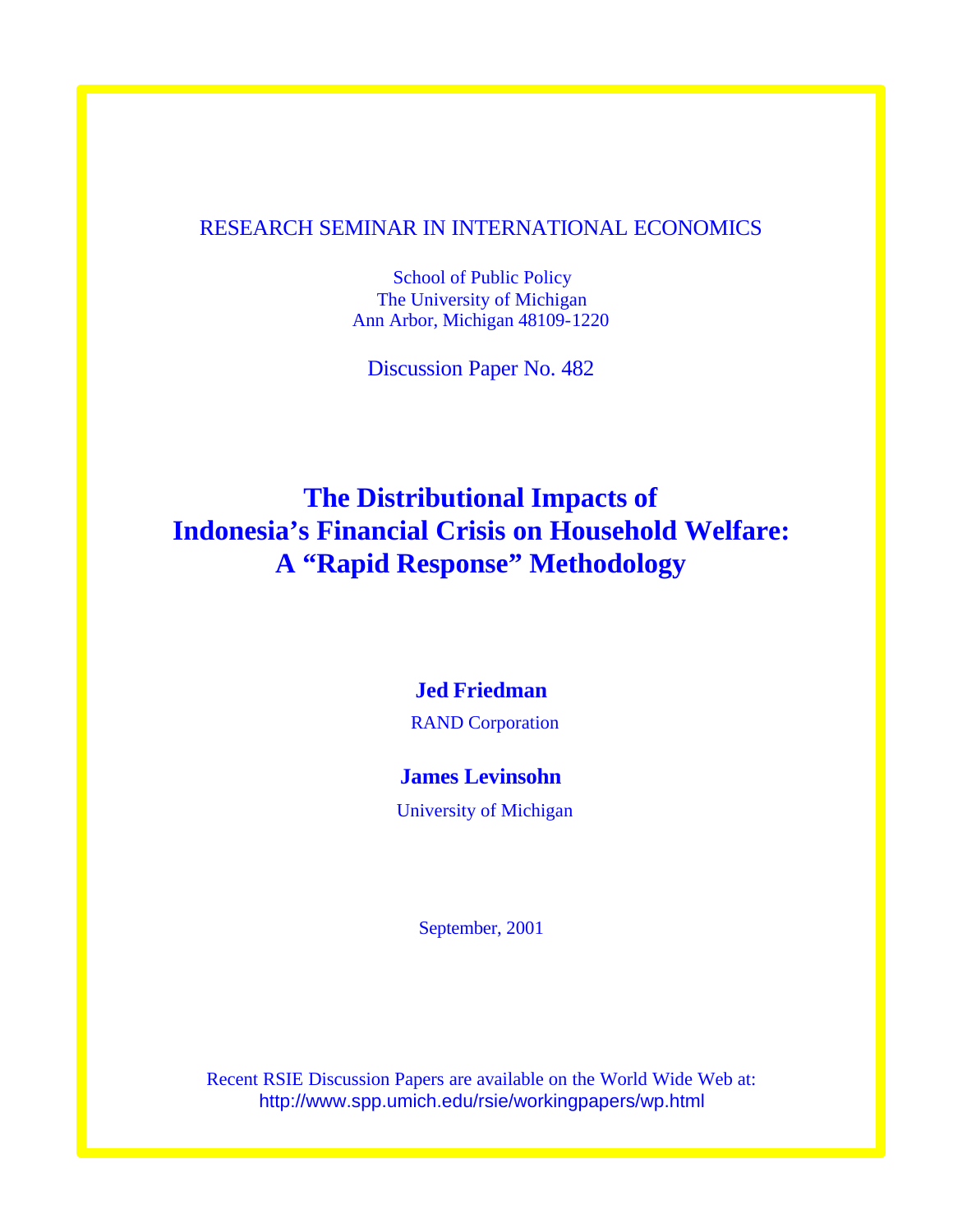# **The Distributional Impacts of Indonesia's Financial Crisis on Household Welfare: A "Rapid Response" Methodology**

Jed Friedman RAND Corporation Santa Monica, CA 90407

James Levinsohn Ford School of Public Policy and Department of Economics University of Michigan Ann Arbor, MI 48109 and NBER

*Abstract*: Analyzing the distributional impacts of economic crises is important and, unfortunately, an ever more pressing need. If policymakers are to intervene to help those most adversely impacted, then policymakers need to identify those who have been most harmed and the magnitude of that harm. Furthermore, policy responses to economic crises typically must be timely. In this paper, we develop a simple methodology to fill the order and we've applied our methodology to analyze the impact of the Indonesian economic crisis on household welfare there. Using only pre-crisis household information, we estimate the compensating variation for Indonesian households following the 1997 Asian currency crisis and then explore the results with flexible non-parametric methods. We find that virtually every household was severely impacted, although it was the urban poor that fared the worst. The ability of poor rural households to produce food mitigated the worst consequences of the high inflation. The distributional consequences are the same whether we allow households to substitute towards relatively cheaper goods or not. However the geographic location of the household mattered even within urban or rural areas and household income categories. Additionally, households with young children may have suffered disproportionately adverse effects.

The authors are grateful to the World Bank for partially funding this research. Alan Winters and Will Martin provided helpful comments. Special thanks is due to Angus Deaton who essentially suggested the methods used in this paper.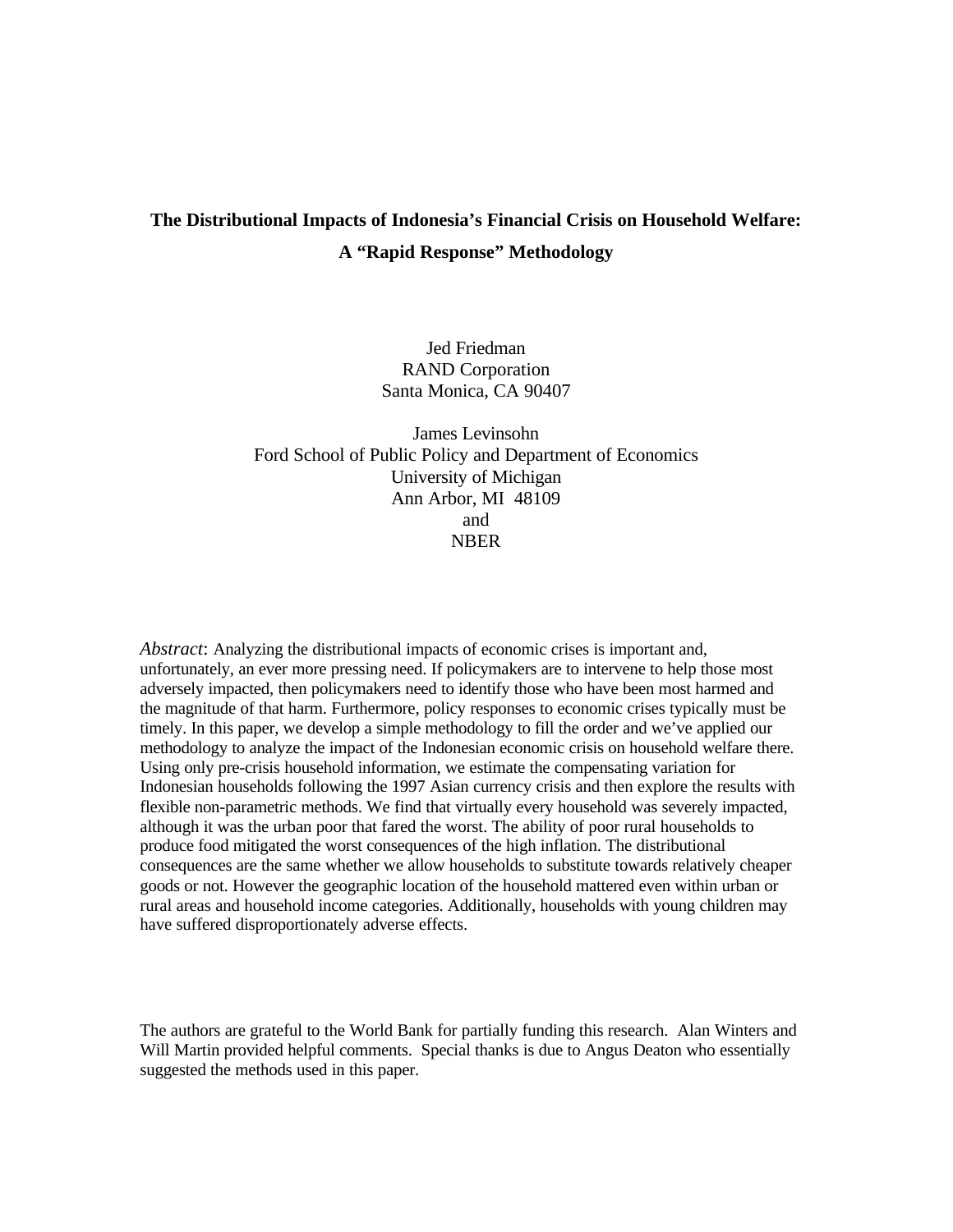## **I. Introduction**

The collapse of the Indonesia Rupiah during the 1997 Asian currency crisis precipitated a 12% decline in Indonesia's GDP the following year as well as rampant inflation. In an 18-month span, food prices nearly tripled and prices for other goods also rose substantially. The degree to which Indonesian households were vulnerable to these changes depended on a mix of factors including the types of goods the household consumed, which goods' prices rose the fastest, and the degree to which changes in income were able to buffer households from the brunt of the price shocks. In this study we focus on the first two factors, namely household consumption choices and goods price changes, in order to explore how the price changes impacted households across both the income distribution and the different regions of Indonesia. We develop and apply a simple methodology that requires only the sort of data that is often readily available immediately after an economic crisis. Although this paper focuses on the Indonesian experience, our methodology is intended to be applicable to a wide range of situations and countries. By so doing, we hope to present a meaningful yet straightforward methodology that can be adopted to analyze the distributional consequences of financial crises and inflation anywhere in the world.

A careful and definitive investigation of the impacts of the Indonesian currency crisis, and potential differential impacts across levels-of-living, ideally requires detailed income and expenditure information for a large number of households, both before and after the crisis. This ideal data does not exist. Some sources of data approach this ideal, in particular the Indonesian Family Life Survey (IFLS). Consecutive waves of the IFLS (namely waves 2 and 2+) have gathered pre- and post- crisis information for a panel of 2500 households. Various studies using this data have investigated impacts of the crisis on consumption, employment, and education (see Frankenberg et al. 1999, Smith et al. forthcoming, Thomas et al. 2001). While this data presents an impressive depth of information for households, unfortunately it is limited to a relatively small sample of households in a minority of provinces and thus cannot speak to the breadth of the crisis across the sweep of Indonesian geography or income distribution. Approximately a year and a half after the release of the initial IFLS based reports (and three years after the onset of the crisis), studies employing nationally representative post-crisis (non-panel) household information have begun to appear, an example of which is Suryahadi et al. (2000).

Our approach will be distinct from the above studies in that we will only utilize household data collected before the onset of the crisis. We then match this consumption data with information on commodity price changes brought on by the crisis in order to calculate simple measures of compensating variation - the amount of money sufficient to compensate households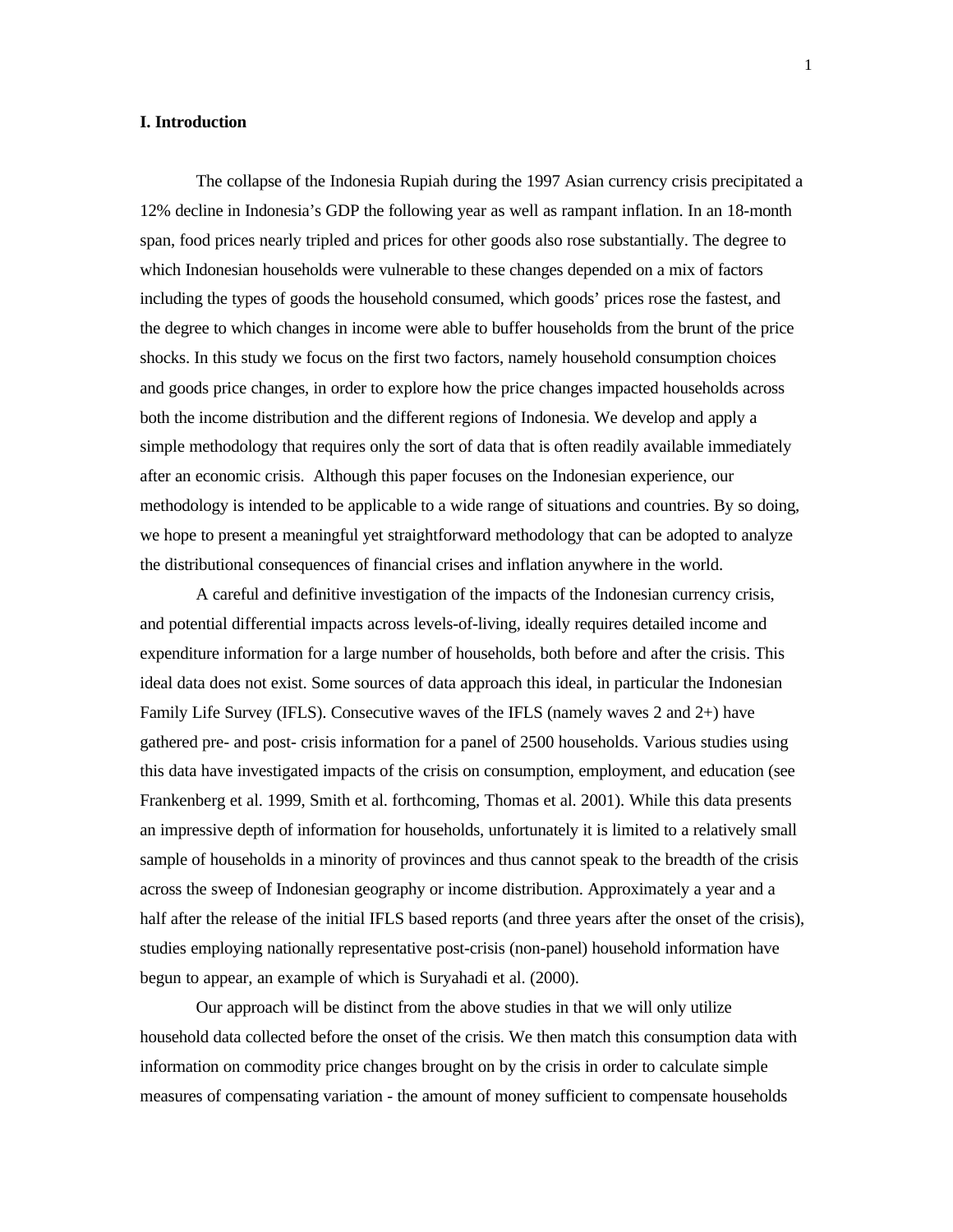following price changes and enable a return to pre-crisis levels of utility. We calculate this compensating variation with a variety of methods and compare and contrast the strengths and weaknesses of each approach. Our analysis employs data with sufficient degrees of freedom to allow an exploration of differences in compensating variation across the spectrum of household income and location.

Because the analysis presented here only requires pre-crisis household consumption information and price change data, our approach is applicable to many other settings. This is because numerous countries now conduct periodic household consumption surveys and even more collect more-or-less current price data used for computing price indices. An important benefit of these methods is the relative immediacy of the findings. Post-crisis household surveys can yield valuable and even definitive information however this data is only available after the substantial lag needed for data collection and processing. In the face of rapid economic change and social disruption, the information needs of policy makers are immediate. We hope to suggest a "rapid response" method that can be implemented at the onset of a financial crisis well before this post-crisis household data can be collected and disseminated.

The next section discusses the details of the data sources. This is then followed by an explanation of the methods of analysis in Section III. Section IV presents the basic results while Section V extends the results and investigates the robustness of the findings. The final section (Section VI) offers some concluding thoughts.

# **II. Data**

In this study we match household level data on consumption with provincial level information on commodity price changes. The consumption data derive from the 1996 National Socio-Economic Survey, known by the Indonesian acronym SUSENAS. Indonesia regularly conducts this extensive household consumption survey that typically covers fifty to sixty thousand households. These surveys are conducted every three years and the 1996 wave, which surveyed 61,965 households, was the most recent survey before the onset of the crisis. While these surveys are large, they are not panels. That is, there is no systematic effort to track the same households over time. However they do cover the entire geographic range of the country and contain very detailed consumption data on a total of 306 food and non-food goods. SUSENAS also records whether food goods were purchased in the market or produced by the household. If food is self-produced, SUSENAS imputes a value of this consumption at prevailing local prices. SUSENAS also imputes a value for owned housing.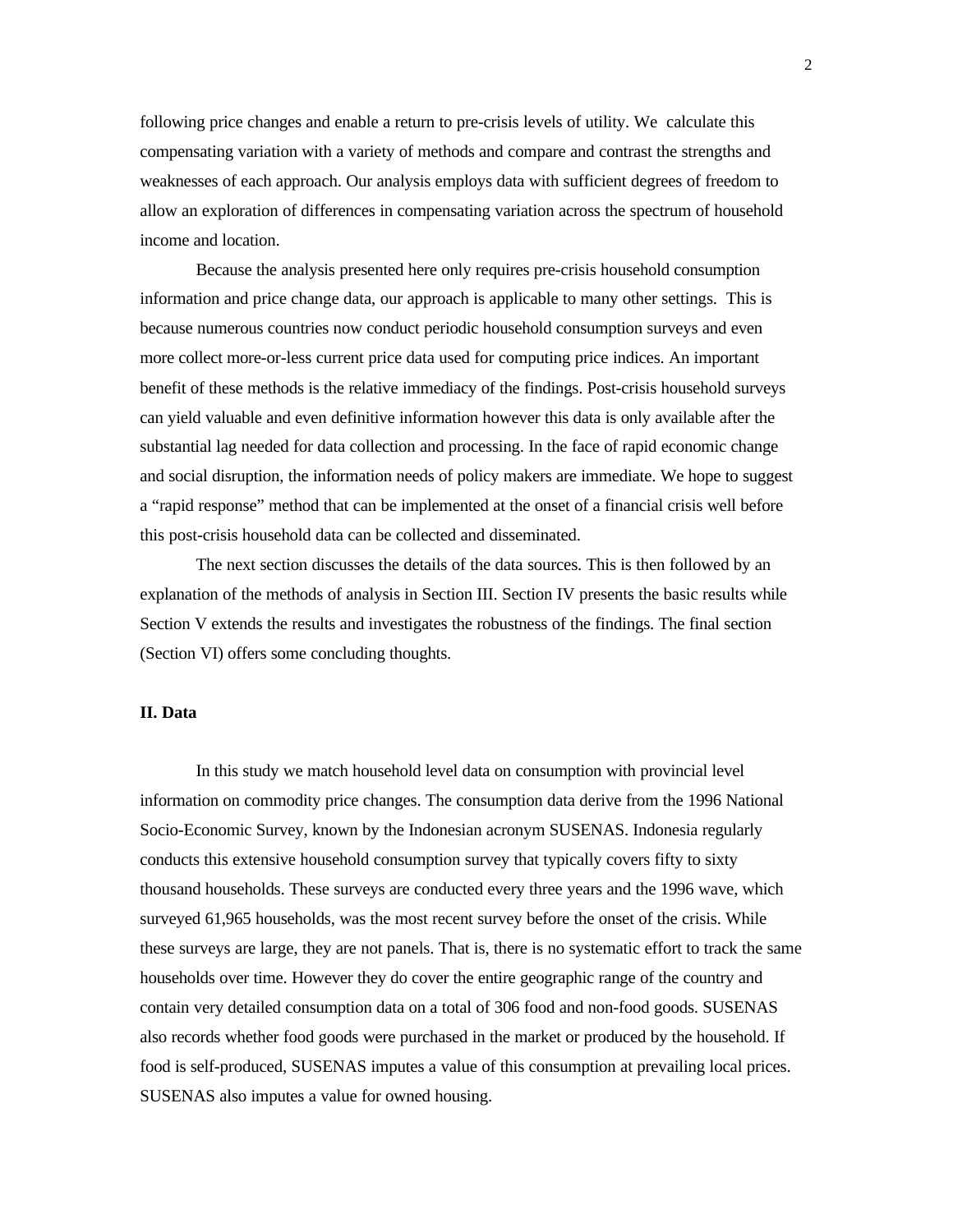It is important to note that SUSENAS does not contain information on prices. Rather the data enable the computation of unit values, which are defined as expenditure for a particular good divided by quantity consumed. These unit values may differ across households that in fact face identical prices due to differences in the quality of consumption. For example, while all households in a village may face the same prices for high quality and low quality rice, the unit values recorded for a household that bought mostly high quality rice will be higher than the unit values recorded for the household that bought mostly low quality rice. These higher unit values simply reflect the higher mean quality of total rice purchases. This type of data can be (and in fact have been) used to estimate demand elasticities exploiting the spatial variation in the data using methods developed by Deaton (1988, 1990, 1997). We note this, as the unit value data will be utilized in subsequent sections.

We also have recent price data that has been supplied by the Indonesian Central Statistical Office (the Biro Pusat Statistik, or BPS). The price data contain monthly price observations for 44 cities throughout the country over the period January 1997 to October 1998. This time period, which begins before the advent of the crisis, spans the steep devaluation of the Rupiah and subsequent (and temporary) stabilization at the new higher rate. We employ a single price change measure- the percent change in price from January 1997 to October 1998. By adopting such a long time period from before the onset of rapid inflation until after the inflation has largely abated, we hope to capture a robust measure of the price changes associated with the crisis.

The price data supply information for both aggregate goods, such as food or housing, as well as for individual goods such as cassava or petrol. There are approximately 700 goods with observed prices in the data. However, the types of goods observed vary by city, perhaps reflecting taste/consumption heterogeneity throughout the country. On average, a particular city has price information for about 350 goods. Jakarta has as many as 440 goods listed while some small cities only have price information for 300 goods.

Each of the 27 Indonesian provinces is represented by at least one city in the price data. In order to match households from the SUSENAS data to as local a price change as possible, we calculate province specific price changes from the city-level data. For those provinces that have only one provincial city in the price data, we take those price changes as representative of the entire province. For those provinces with more than one city in the price data, we calculate an average provincial price change using city-specific 1996 population weights.

The accuracy of this extrapolation of city price data to an entire province will surely vary with the size and characteristics of the province considered. For example, Jakarta, the national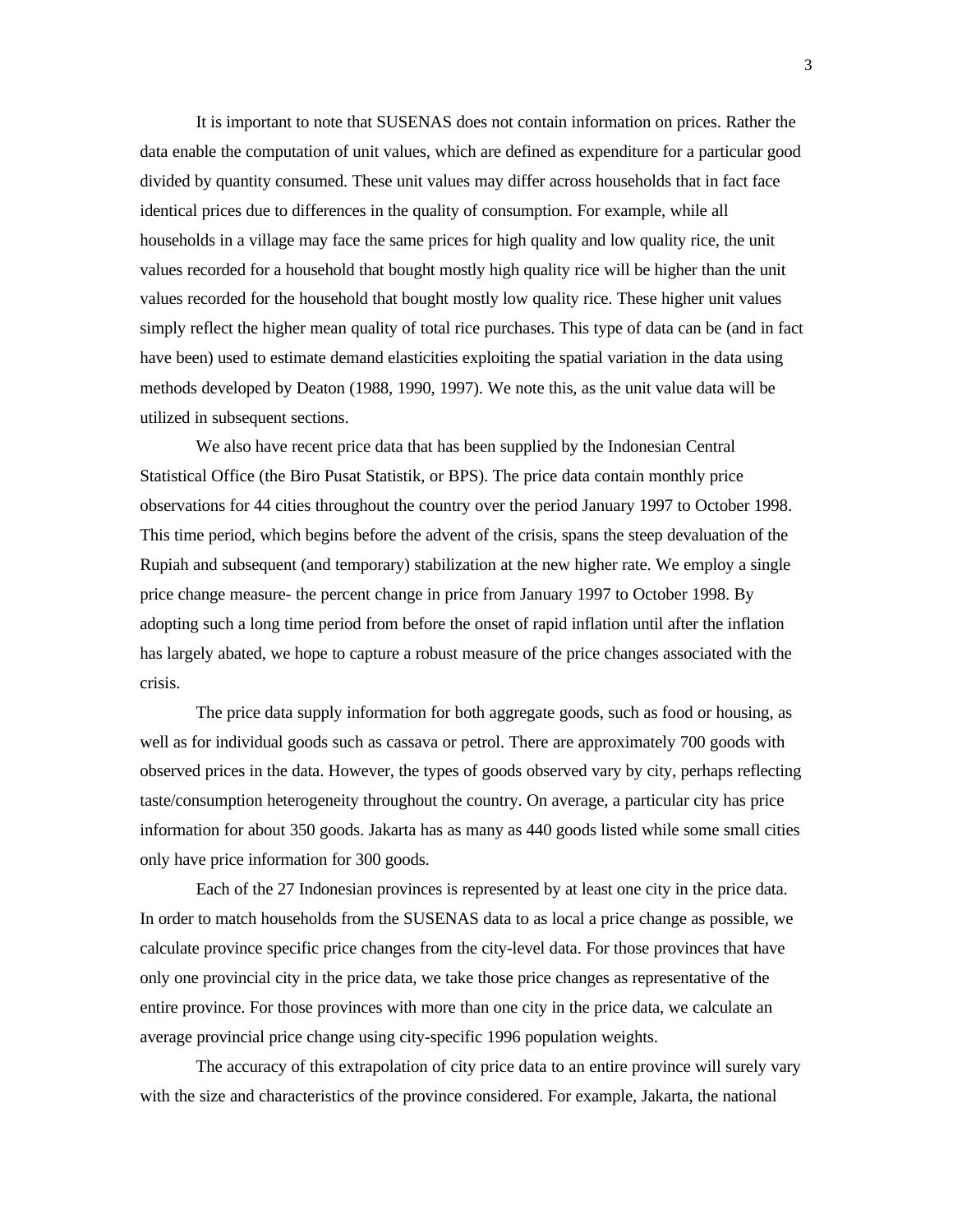capital, is also its own province and the observed price changes will fairly accurately represent the price changes faced by residents throughout the province. On the other hand, the price changes for Irian Jaya, a vast mountainous province, are based on price changes observed in the provincial capital Jayapura. Price changes in the provincial capital may not be a completely accurate proxy for price changes in remote rural areas. Indeed a recent paper suggests that postcrisis inflation in rural areas may have been 5% higher than in urban areas (Frankenberg et al. 1999). We frequently report separate results for rural and urban households and the fact that price data were collected in cities should be kept in mind as those results are reviewed.<sup>1</sup>

We match the price change data with the consumption data at the most disaggregate level possible in order to calculate the measures of compensating variation, which will be detailed in the next section. There are 219 products and product aggregates that appear in both the SUSENAS and our price data. We attempt to match goods across the two data sets at the lowest level of aggregation possible. For the case of food (both raw and prepared) we were able to match 155 individual goods between the two data sets. In the case of non-food items we matched 64 different goods, both individual goods such as firewood and kerosene, as well as aggregate goods such as toiletries and men's clothing.

For certain groups of goods the price data are more disaggregated than the consumption data reported in SUSENAS. In order to link the new price data with the existing consumption data, we use the prices for those commodities that appear in both the price data set and in SUSENAS. In some cases we also aggregate commodities in the price data to match a product category in the SUSENAS data. The match between the price data and the consumption data is good, but not perfect. We find that we have detailed price data for most, but not all, of the goods that comprise a household's total expenditure. On average, expenditures on matched goods account for 79 percent of a household's total expenditure- a little greater for poor households and a little less for wealthy ones.

For use in subsequent analysis, we calculate the budget shares of each of the 219 items based on the reported monthly expenditures for each item. For durable goods and other non-food

 $\overline{\phantom{a}}$ 

<sup>&</sup>lt;sup>1</sup> We have looked at how unit values in urban and rural areas have changed across different Susenas survey years (1984, 1987, 1990, 1993, and 1996) to investigate potential differences in the time trend of urban and rural prices. We do this by fixing a specific food basket and then pricing this basket separately for both urban and rural areas in each survey year. Instead of actual prices, however, we use the mean national urban or rural unit values as our price measure. In essence, we've generated separate price indices for urban and rural areas. The time trends of these indices are virtually identical. For example the urban index increased by 187% over the 1984 – 1996 period while the rural index increased by 182%. Each three year change in urban areas is even closer in magnitude to its rural counterpart. This pre-crisis co-movement of urban and rural unit values suggests that urban and rural prices may behave quite similarly following the crisis and thus our extension of urban price changes to rural areas may not introduce significant bias.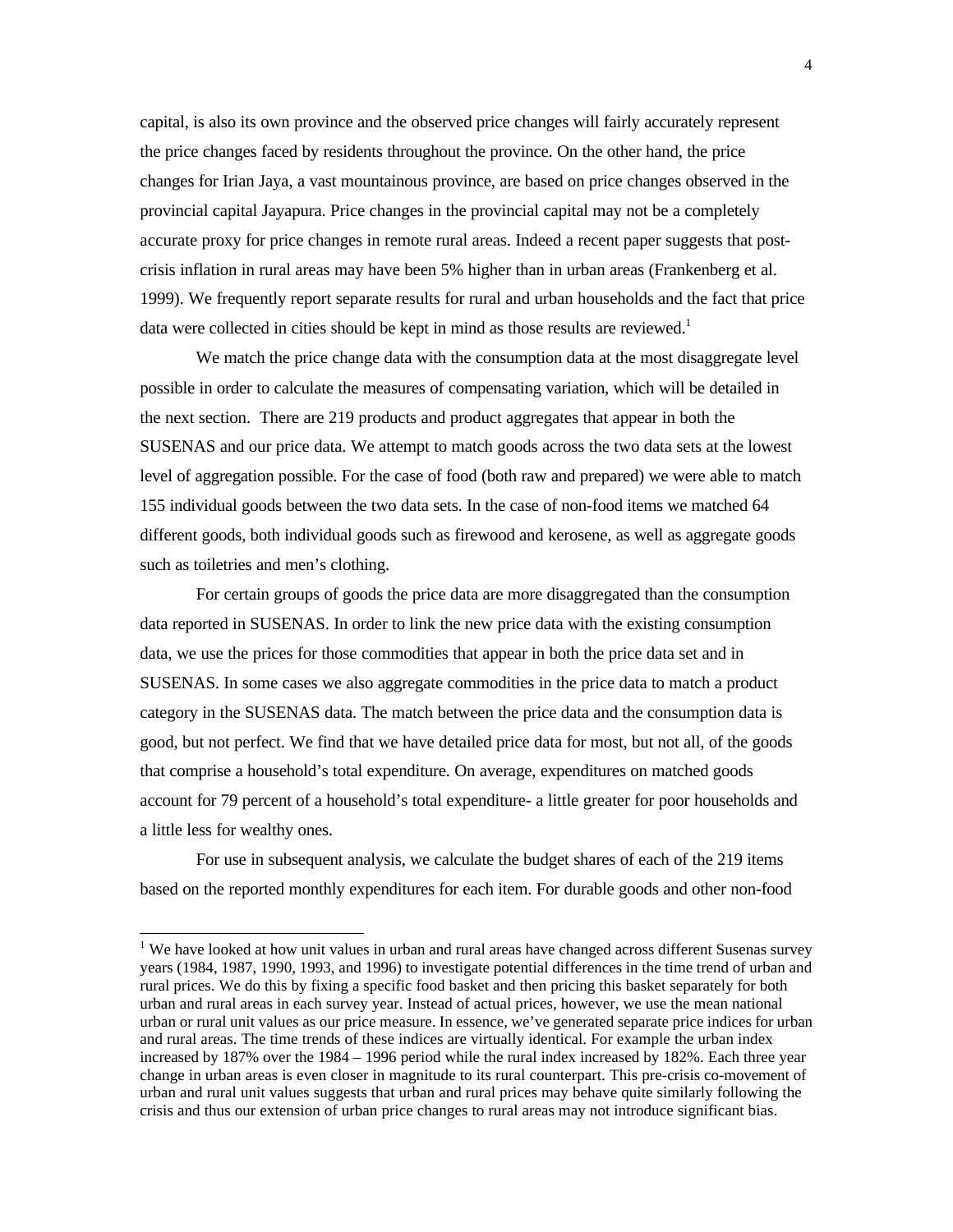items, we use the monthly average of annual expenditure, and not the expenditures in the month preceding the survey, in order to more accurately measure monthly expenditures for durables that are infrequently purchased. Table 1 gives an overview of the consumption data by reporting budget shares for selected composite goods. These goods are not chosen from among the 219 items but rather are composite aggregates constructed only for the expositional purposes of Table 1. Even the rice good in the first row of Table 1 is an aggregate of three different varieties. To highlight the heterogeneity in consumption patterns, we report mean budget shares for the entire sample as well as for the top and bottom decile of household expenditures. Clearly, rice is the single most important commodity, as measured by the budget share, for the majority of Indonesians. Households in the bottom expenditure decile devote more than a quarter of all outlays to rice, while for the mean household a still substantial 16% of total expenditures goes towards rice. The next most important aggregate consumption category encompasses housing and utilities, especially so for the top expenditure decile where 22% of spending goes towards those ends.

Alongside the budget shares, Table 1 also reports the average price increase for each product aggregate. This is accomplished by calculating the household specific price increase of the composite goods using household expenditure shares to weight the price increases of each constituent individual good. We then average these household-specific price increases over all households. By any measure, the inflationary impacts of the crisis were large. The all-important rice price increased by an average of almost 200%, and the prices for many foodstuffs increased by more than 100%. Non-food prices did not rise nearly as rapidly, with the housing and utilities price increasing the least - only 24% on average. Listed next to the mean price increases are the standard deviations of the price increases for the aggregate goods. Due to the constructed nature of the reported price changes, variations in price change will arise due both to geographic variation in price changes as well as household variation in consumption of individual goods. For rice, a relatively homogenous good, all of the variation in the rice price increase is geographical and a standard deviation of 30% shows how varied the price increases actually were.<sup>2</sup> If the price changes for rice were distributed in a roughly normal fashion then fully one-third of households experienced an increase in the rice price outside the interval (165%, 225%). Other reported price changes combine variation in household consumption choice with regional variation in price changes and as such the standard deviations of these price changes tend to be larger.

 $\overline{\phantom{a}}$ 

 $2$  Although there are three rice varieties from the Susenas consumption data, the BPS price data supplies only one price change for all rice varieties.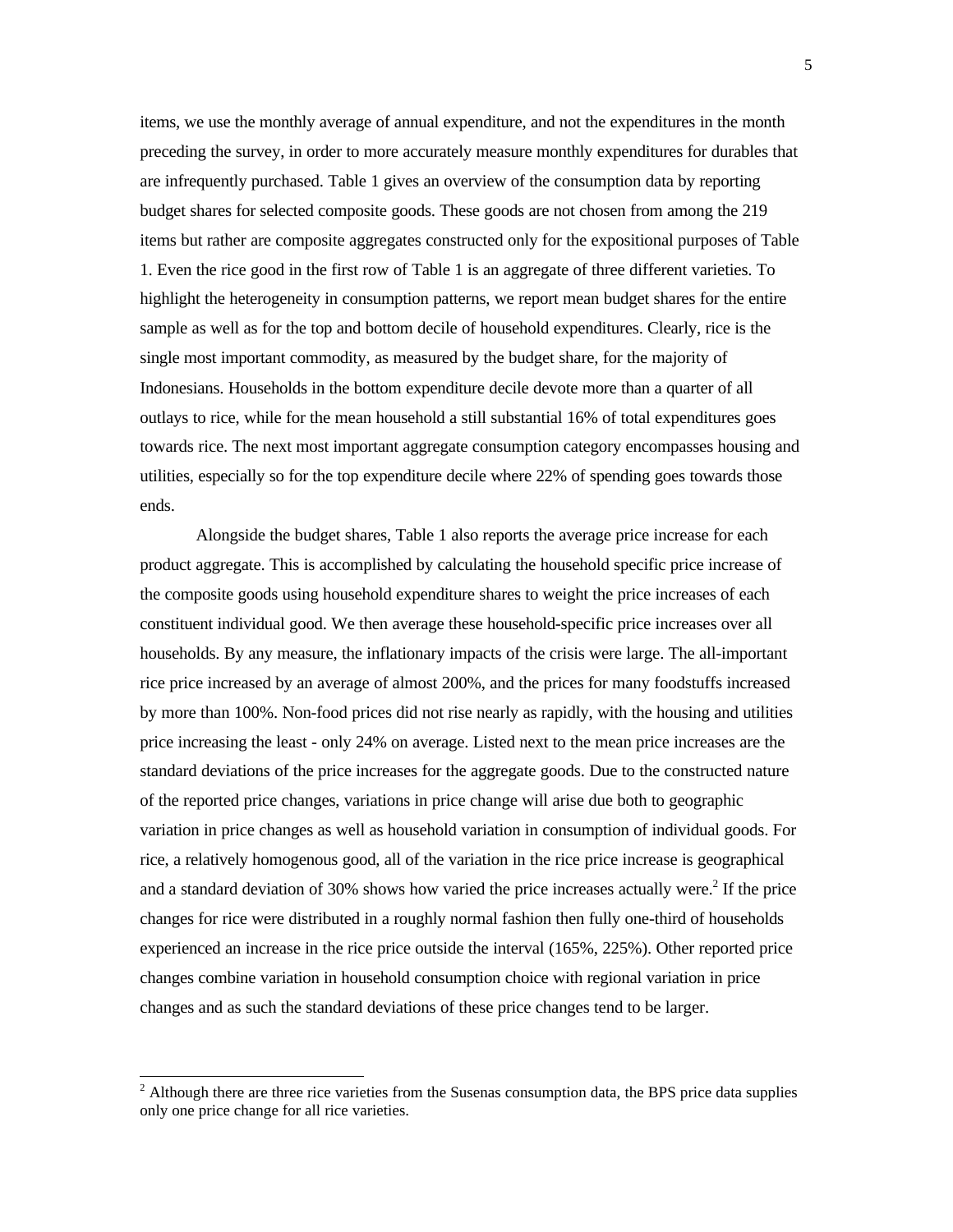Given the wide dispersion of price changes, both within and across product aggregates, what a household consumes and where a household lives will go a long way towards determining the particular impacts of the crisis for each household. The next section discusses how we measure these household specific consequences.

#### **III. Methodology**

To consider the impacts of the price increases on household welfare, we will look at changes in consumer surplus brought about by the change in prices. We start with a minimum expenditure function  $C(u,p)$  which, given existing prices p, relates the minimum cost needed to attain utility level u [see Deaton and Muellbauer (1980), chapter 2, for a discussion of the general properties of cost functions]. A first-order Taylor expansion of the minimum expenditure function with respect to price will yield an approximation of the income required to compensate the household after a price change and to restore that household to the pre-change utility level. Hence this expression will approximate the compensating variation. Noting that the partial derivative of the minimum expenditure function with respect to price yields quantities consumed, we derive this simple expression:

$$
(1) \qquad \Delta C \approx q \Delta p
$$

where q is a 1 x n vector of consumption goods quantities,  $\Delta p$  a 1 x n vector of price changes, and n the number of consumption goods in the total demand system. We note that this first approximation of compensating variation requires information only on pre-crisis consumption quantities and on price changes; neither pre-crisis price levels nor, more importantly, post-crisis consumption choices are needed.

It is straightforward to reformulate (1) in terms of budget shares, w, and proportionate price changes with the following expression:

(2) 
$$
\Delta \ln C^h \approx \sum_{i=1}^n w_i^h \Delta \ln p_i^h
$$

where i subscripts the individual goods in the commodity system and h refers to the household. The budget share w is simply the household cost of good i divided by pre-crisis total household expenditures. Made clear in (2) is the simple fact that any differential distributional impact of the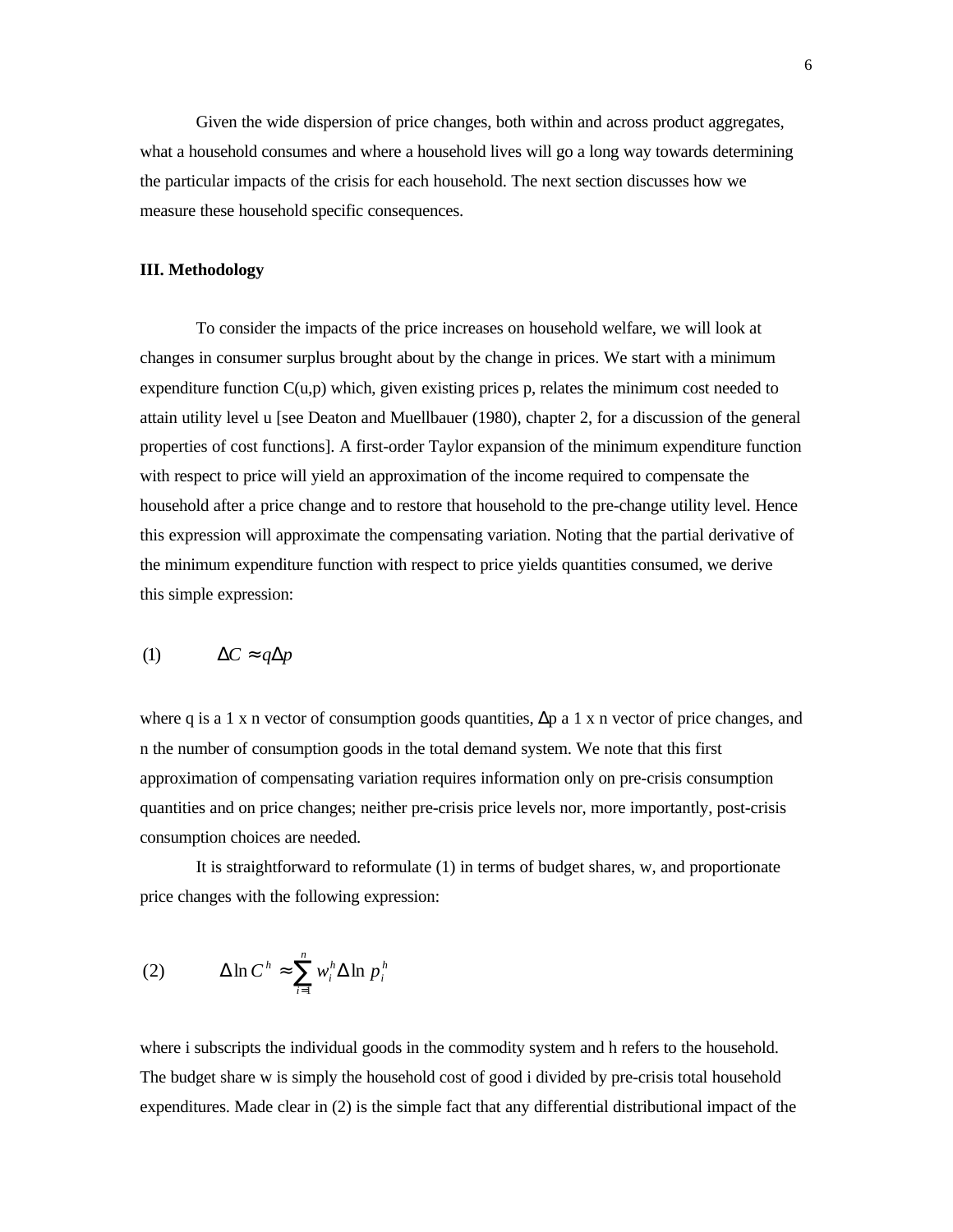price changes must derive both from the presence of large relative price changes and large differences in the budget shares across households. Table 1 shows this exact combination of factors existed in Indonesia following the crisis.

In general, the costs of attaining pre-crisis utility levels will increase less rapidly than (2) may suggest since households have the ability to substitute away from goods whose prices have disproportionately risen. Hence this compensating variation measure provides a maximum bound on the impact of the crisis, since this index does not take into account the substitution toward relatively less costly products that will take place. Given the large relative price changes following the crisis this substitution surely occurred to some extent and thus (2) may not be an entirely accurate approximation. Returning to the minimum expenditure function, a second-order Taylor expansion of the minimum expenditure function does permit substitution behavior:

(3) 
$$
\Delta C \approx q \Delta p + \frac{1}{2} \Delta p^T s \Delta p
$$

In (3), q and  $\Delta p$  are quantity and price change vectors as before and s is the n x n matrix of compensated derivatives of demand. Similar to (2), we can reformulate the above expression in terms of budget shares and proportional price changes as:

(4) 
$$
\Delta \ln C^{h} \approx \sum_{i=1}^{n} w_{i}^{h} \Delta \ln p_{i}^{h} + \frac{1}{2} \sum_{i=1}^{n} \sum_{j=1}^{n} c_{ij} \Delta \ln p_{i}^{h} \Delta \ln p_{j}^{h}
$$

where the expression  $c_{ij}$  contains the Slutsky derivatives  $s_{ij}$  and is defined by the expression:

$$
c_{ij} = \frac{p_i s_{ij} p_j}{C^h}
$$

With some simple algebraic manipulation we can show the  $c_{ij}$  term above to be equivalent to  $w_i \varepsilon_{ij}$ , where  $\varepsilon_{ij}$  is defined as the compensated price elasticity of good i with respect to price change j. Thus we can restate (4) as:

(5) 
$$
\Delta \ln C^{h} \approx \sum_{i=1}^{n} w_{i}^{h} \Delta \ln p_{i}^{h} + \frac{1}{2} \sum_{i=1}^{n} \sum_{j=1}^{n} w_{i}^{h} \Theta_{ij} \Delta \ln p_{i}^{h} \Delta \ln p_{j}^{h}
$$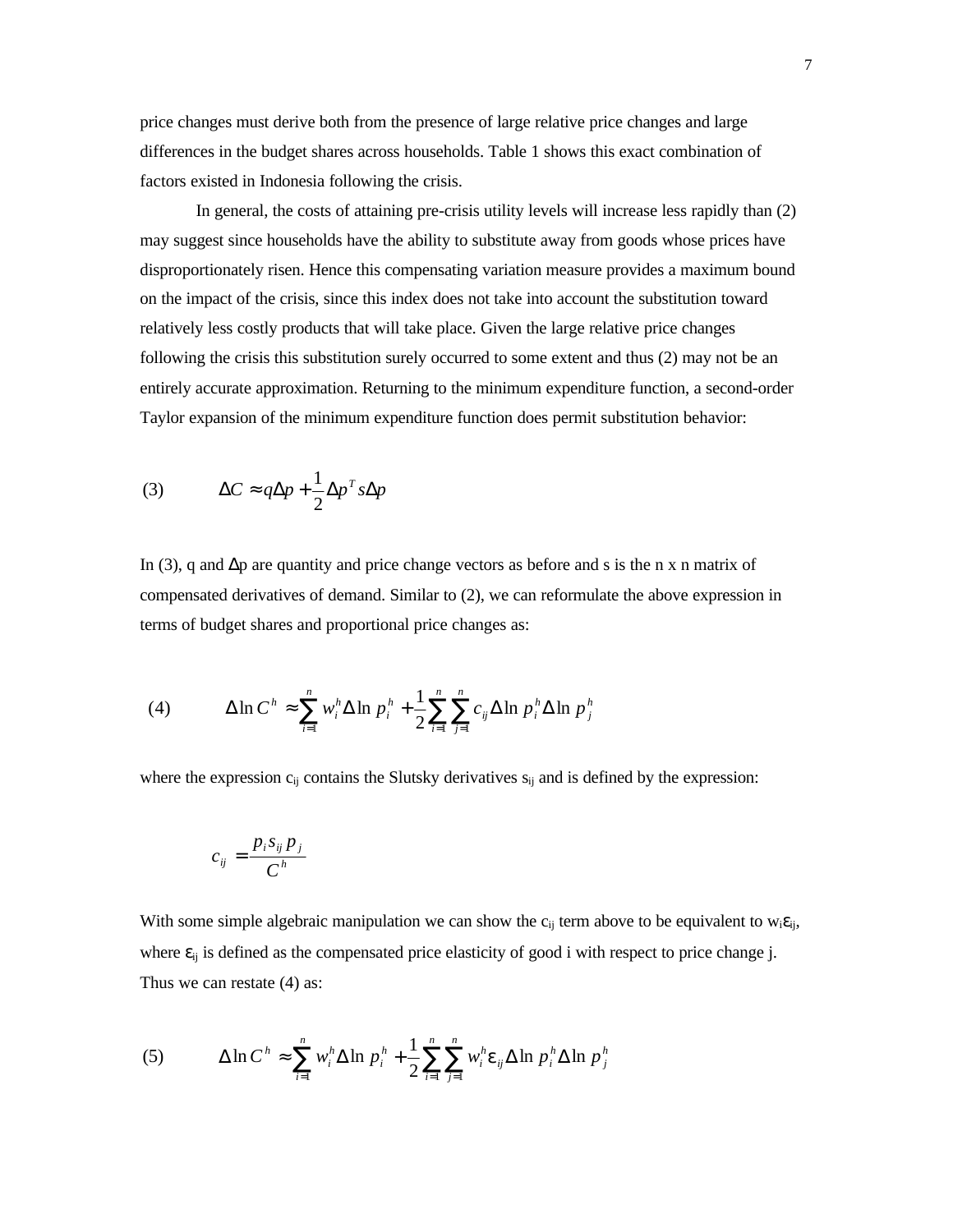It is the two formulations of compensating variation given in (2) and (5) that we will use to explore the possible differential impacts of the Indonesian currency crisis. The only additional pieces of information required in (5) and not found in (2) are the  $\varepsilon_{ii}$  terms. Thus an approximation to the compensating variation that also wishes to account for potential household substitution behavior requires estimates of a complete set of price elasticities in addition to the pre-crisis consumption quantities and post-crisis price changes. Exactly how these elasticities are estimated depends on the types of data used in the analysis. Our task appears difficult since we have no information on household consumption changes over time nor do we have information on price levels. Instead of prices we have data on unit values. In a series of papers Deaton (1988, 1990, 1997) presents an approach to elasticity estimation using only a single cross-section of household information. Crucial to this approach is the twin recognition that prices for equivalent goods can greatly vary across space in a lesser developed country setting and that household survey information is often gathered in clusters in order to reduce survey costs. Given these insights as well as certain assumptions on how households choose the quality of goods purchased, the clustered nature of this data can be exploited to purge the unit value data of quality components. The cross-spatial variation in these purged unit values can then be utilized to identify own-price or cross-price elasticities. This is the method adapted here to estimate the  $\varepsilon_{ij}$  terms.

We now summarize this method in a bit more detail before moving on. Deaton suggests adopting the following econometric specifications for the log quantity (lnq) and log unit value (lnv) of a particular good:

$$
\ln q_{hc} = a^0 + b^0 \ln x_{hc} + g^0 z_{hc} + e_p \ln p_c + f_c + u_{hc}^0
$$
  

$$
\ln v_{hc} = a^1 + b^1 \ln x_{hc} + g^1 z_{hc} + y \ln p_c + u_{hc}^1
$$

where h and c index household and cluster respectively, x represents total household expenditures, z household demographic characteristics, and  $\pi$  the (unobserved) price of the good. The quantity equation contains a cluster fixed effect,  $f_c$ , and the coefficient of interest is  $\varepsilon_p$ , the price elasticity. The simplified process described here only concerns the estimation of own-price elasticities- cross-price terms can be added through a relatively straightforward extension. The final estimate of  $\varepsilon_p$  derives from two main steps. In the first step, the within cluster variation of household income and characteristics is utilized to estimate  $\beta$  and  $\gamma$  (since prices are constant within clusters, these parameters can be consistently estimated). The estimated coefficients are then employed to generate the two variables: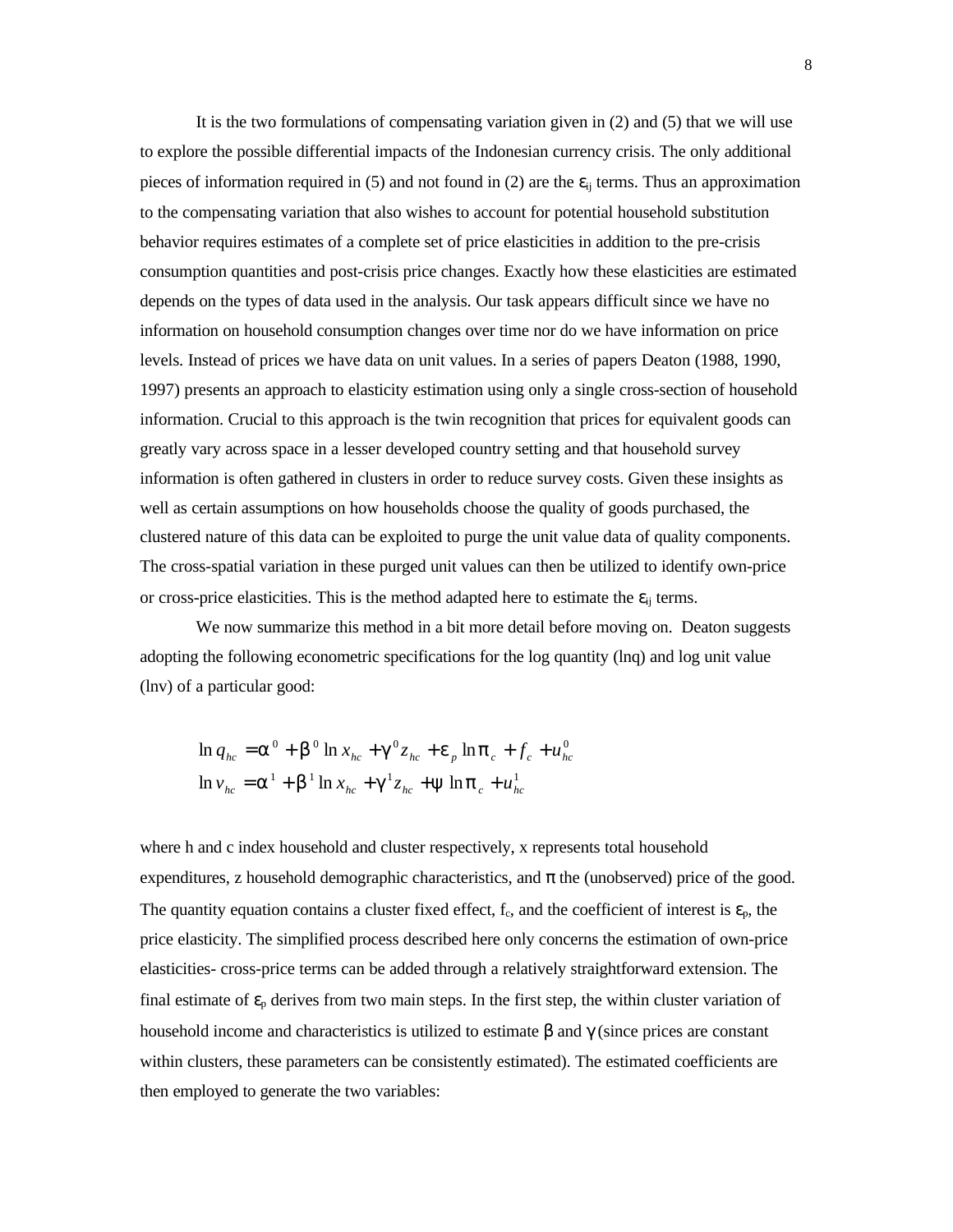$$
\hat{y}_{hc}^o = \ln q_{hc} - \hat{D}^0 \ln x_{hc} - \hat{G}^0 z_{hc}
$$
  

$$
\hat{y}_{hc}^1 = \ln v_{hc} - \hat{D}^1 \ln x_{hc} - \hat{G}^1 z_{hc}
$$

The next step is to calculate the cluster-level averages of  $y^0$  and  $y^1$ . Then a "regression" of the cluster averaged y<sup>0</sup> on the cluster averaged y<sup>1</sup> will yield an estimate of the ratio of  $\epsilon_p$  to  $\psi$ :

$$
\frac{\mathbf{e}_p}{\mathbf{y}} = \frac{\mathbf{cov}(\hat{\mathbf{y}}_c^0 \hat{\mathbf{y}}_c^1)}{\mathbf{var}(\hat{\mathbf{y}}_c^1)}
$$

-

Finally, combining the above expression with an estimate of  $\psi$  (which itself is identified from previously estimated coefficients in an expression (not shown) determined by the model of household quality choice) enables the researcher to calculate the price elasticity estimate.<sup>3</sup>

If one wishes to estimate a demand system of our dimensions, some product aggregation is necessary. There are simply not enough degrees of freedom in the SUSENAS data to estimate a demand system for 219 products complete with the all-important cross-price elasticities. The types of goods for which we can estimate price elasticities are also limited by the fact that SUSENAS reports unit values solely for food goods. Hence we reduced the dimensions of the problem through aggregation and decided to estimate elasticities for 22 composite goods - 21 aggregate food goods and a residual non-food consumption category. A subsequent table in the next section lists each of these aggregate goods.

Beyond estimating the  $\varepsilon_{ii}$ 's, another issue concerns the services provided by owneroccupied housing and self-produced agriculture. Many households, especially in rural areas, own their own home. Although the price of housing has increased, these households are, in an absolute sense, perhaps not better off (they are still living in the same house). However these households are better off relative to those who do not own their own home. We choose to account for these services provided by owner occupied housing by treating the imputed rental value for these homes as a negative expenditure. Many households, mostly rural, also produce some of their own food. Households that consume self-produced foodstuffs are also potential net exporters of agricultural products. As the price of food rose, the value of their production also increased.

<sup>&</sup>lt;sup>3</sup> This brief discussion ignores the identification of  $\psi$  as well as the important role of measurement error corrections in the original series of papers. We refer readers to those works for a much more extensive presentation and discussion.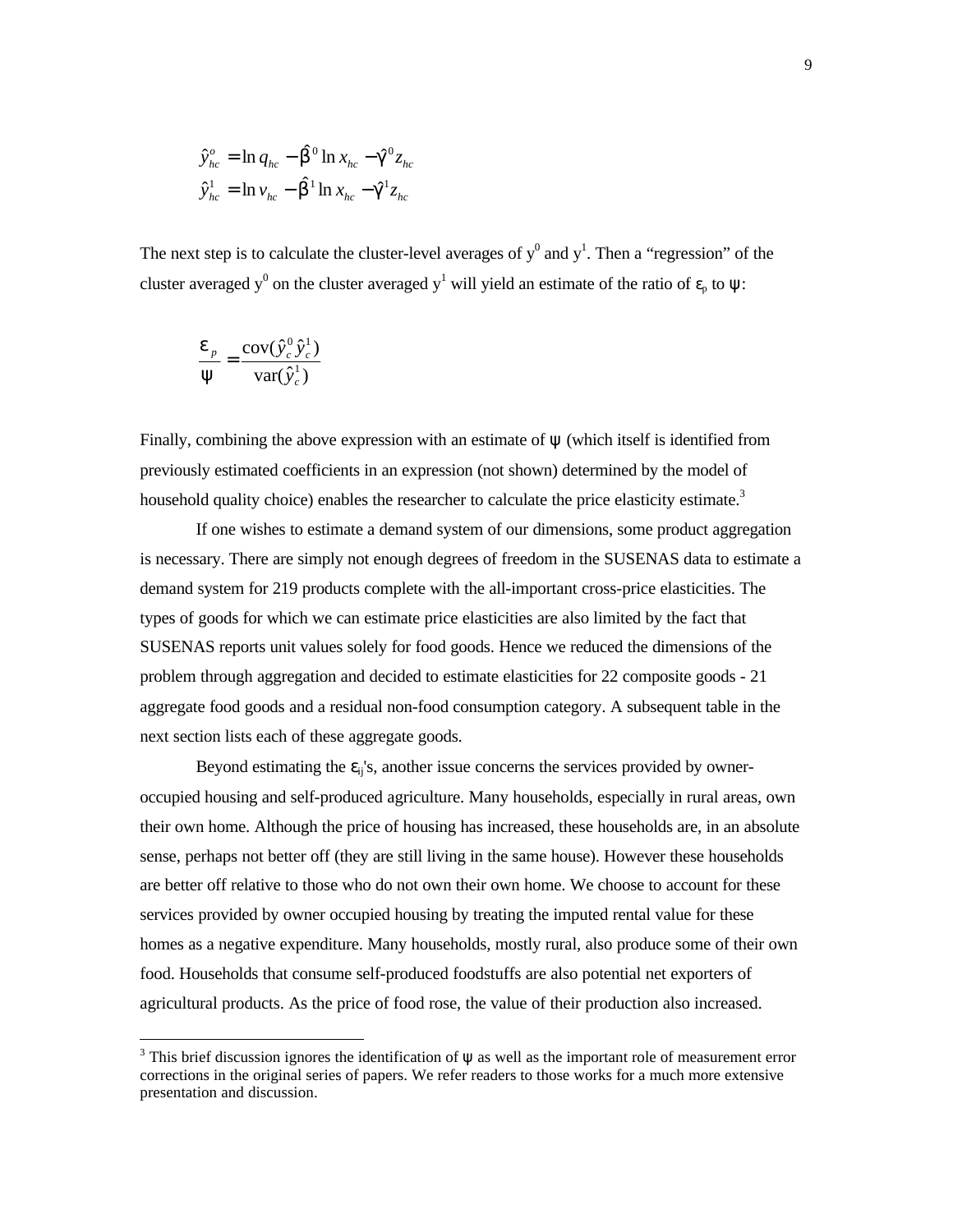Clearly, if the household were a net exporter of food, the household would benefit from the price increase. To the extent that a household produced some of its own food, such production would mute the impact of price increases relative to a household that purchased food in the market. Thus we account for self-produced agricultural products by treating the imputed value of self-produced food as a negative expenditure. $4,5$ 

Once the budget share and price change data have been matched, and the price elasticities estimated, we then calculate our two measures of compensating variation for each household. So that we can explore in a flexible manner how (2) and (5) vary across the levels-of-living, our principal approach will be non-parametric. Specifically, we use locally weighted least squares to estimate the compensating variation at each point in the income distribution (see Fan, 1992, for an introduction of this method). Local observations were weighted with a biweight kernel and, after experimentation, we choose to adopt a bandwidth of 0.4 units of the independent variable (which will be log per capita monthly household expenditures).<sup>6</sup>

To assess a household's level-of-living, we divide the data two ways. The first is merely by per capita household expenditure, and the second is a binary poor/non-poor measure dependent on whether the household's per capita expenditure exceeds or falls below a predetermined poverty line. Each measure is discussed in turn.

Perhaps the most standard approach to measuring the level-of-living in a developing country setting is to use some estimate of household expenditures. In this view, the level of household consumption constitutes the lion's share of total household utility and total consumption is most easily proxied by the household's actual expenditures. Expenditure levels are generally viewed as a better measure of welfare than income since the ability to smooth consumption in the presence of income shocks suggests that expenditures rather than income more closely tracks actual welfare.<sup>7</sup>

 $\overline{a}$ 

<sup>&</sup>lt;sup>4</sup> Note that this approach will understate the effects of the price increases to the extent that we do not observe nor adjust for price increases of intermediate inputs used in agricultural production.

 $<sup>5</sup>$  There is a long standing debate over whether shadow prices in rural households engaged in agricultural</sup> production equate market prices for agricultural inputs such as labor or land. To the extent that these shadow prices may diverge from market prices, the "valuation" for self-produced food, based on market prices, will not be entirely accurate. Benjamin (1992) presents evidence from rural Java that hosuehold shadow prices for agricultural inputs such as labor are not significantly different from market prices.

 $6$  The Stata code for all of the analysis will be made available at www.econ.lsa.umich.edu/~jamesL.

<sup>&</sup>lt;sup>7</sup> Chaudhuri and Ravallion (1994) investigate the competing merits of using these two welfare indicators and find little difference when the goal is to distinguish poor from non-poor households. This paper remains within the standard literature and uses household expenditures as a main measure of household welfare.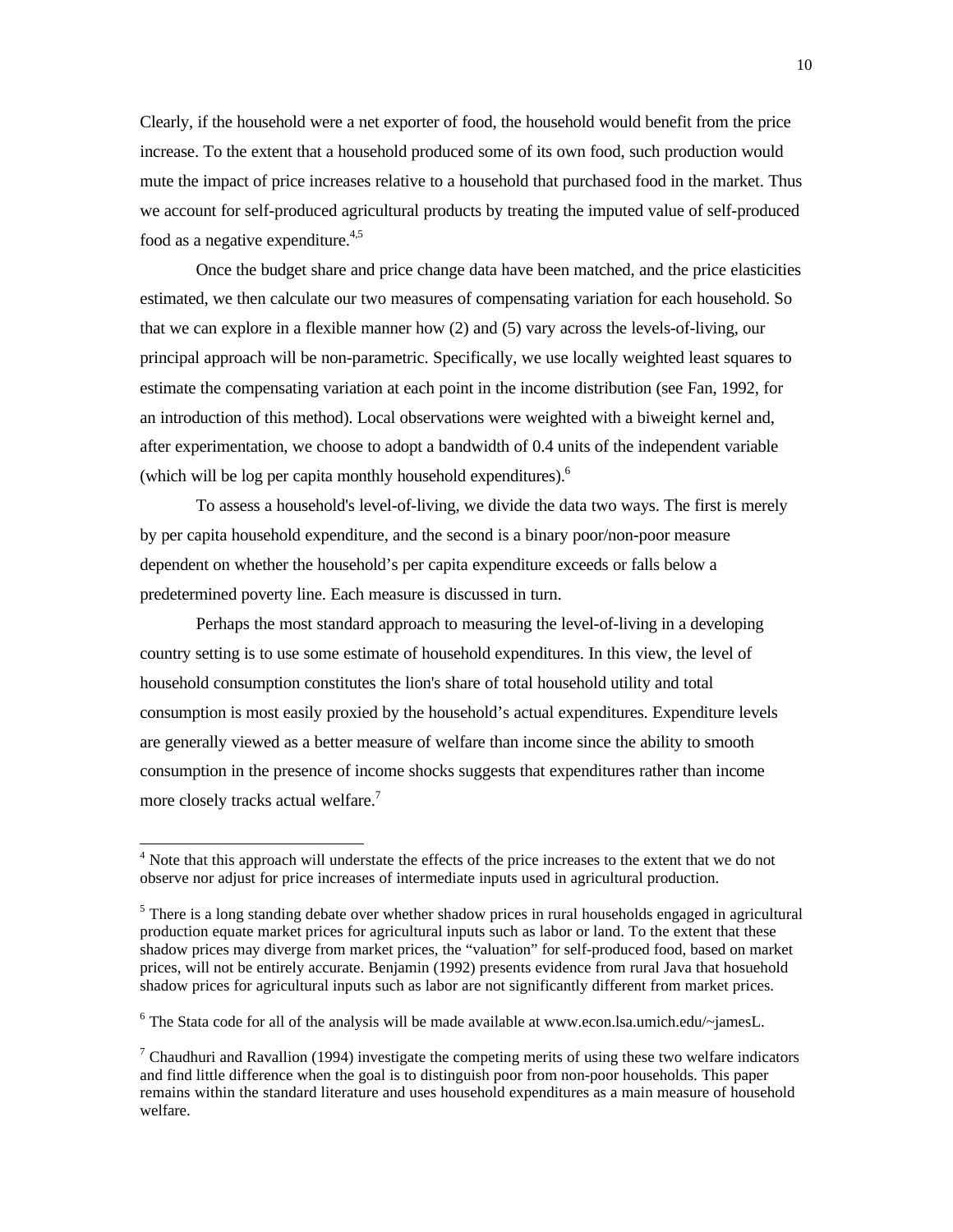In addition to this continuous measure of level-of-living, an alternative binary poverty measure is also adopted. A household is deemed poor if its per capita expenditure falls below a predetermined poverty line. The poverty lines used here are calculated from the 1996 SUSENAS using a "cost of basic needs" approach to poverty determination as set forth in Ravallion (1994), Bidani and Ravallion (1993), and Ravallion and Bidani (1994). The details of the particular method used here are presented in Friedman (2001), but the general approach is summarized as follows: a nutritionally adequate food bundle (with nutritional guidelines stipulated by WHO, 1985) that reflects the actual consumption choices of Indonesian households is determined and then priced. The total cost of this bundle is scaled upwards by an econometrically estimated factor that represents the cost of essential non-food goods. Thus this final value, which we take as the poverty line, proxies the total cost of essential food and non-food consumption needs. Due to important differences in relative prices between urban and rural areas, poverty lines are computed separately for each region. For the 1996 SUSENAS, this method translates into a poverty line of 36,956 Rupiahs per person per month in urban areas and 32,521 Rupiahs in rural areas. These values yield poverty headcounts of 9.3% in urban areas and 24.9% in rural areas.

#### **IV. Results**

The impacts of the crisis were not uniform. Instead household consumption choices, sources of income, and location mattered greatly in determining the specific impact. The diversity of impacts was due both to wide geographical variation in price changes as well as wide variation in household structure and consumption. An earlier paper (Levinsohn et al., 1999) explores this heterogeneity in much detail. Our concern here is solely focused on the relative differences in the compensating variation (cv) measures across the income distribution. This relative difference is exhibited quite clearly in Table 2, which reports summary mean values of equation (2) by decile of household expenditure as well as poor/non-poor status. For all households we see that the compensating variation has an inverted u-shape, with the lowest decile having an average cv of 73% of initial household expenditures, rising to a 85% of household expenditures for those in the sixth, seventh, and eighth deciles, while falling back to 77% for households in the top decile. From this perspective, it was the Indonesian households in the middle of the distribution that were most adversely impacted by the price changes. Indeed poor households would need to earn less income (as a proportion of initial expenditures) than non-poor households- 77% versus 82%- in order to return to original consumption levels.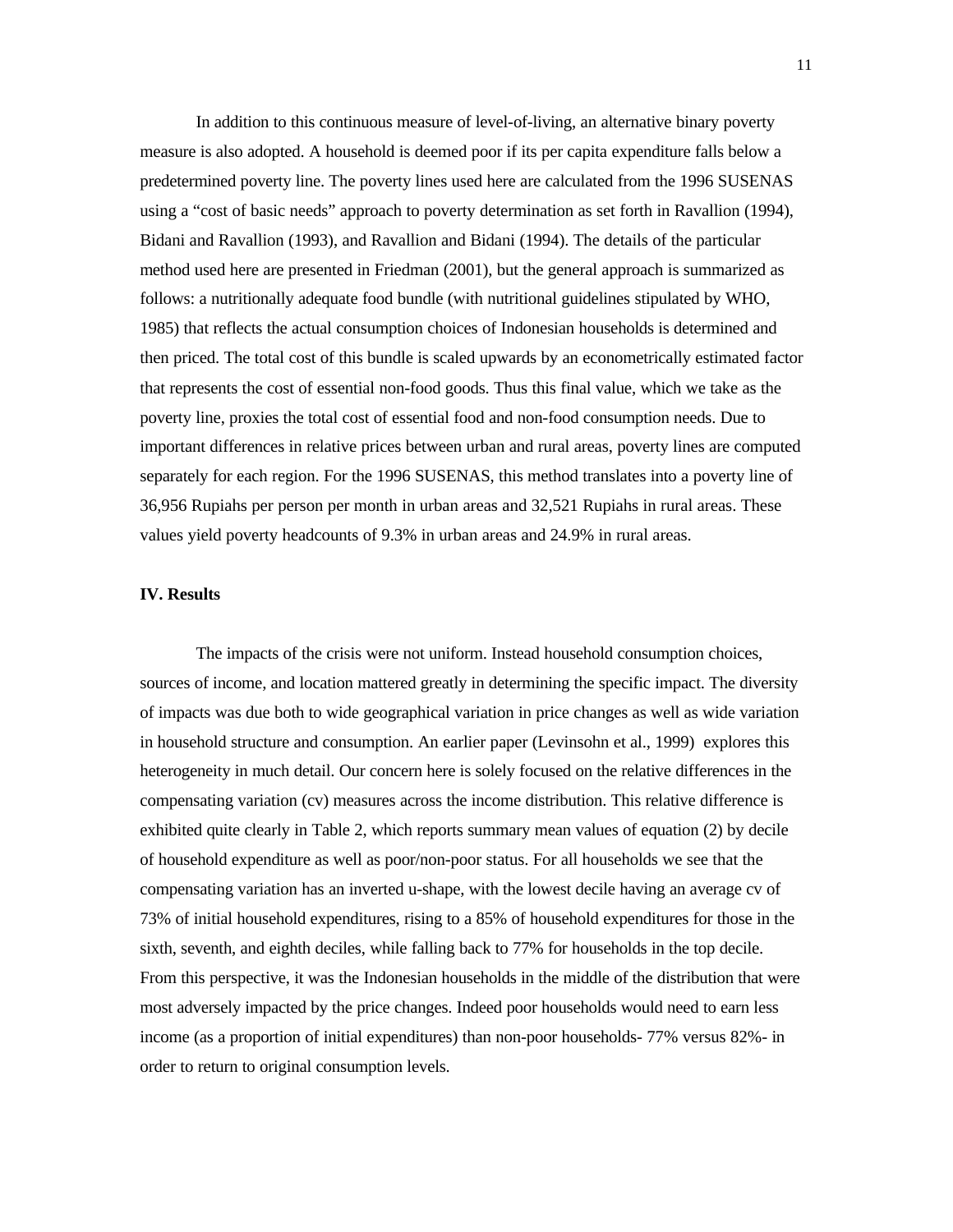However we see in the next two columns that this story obscures important differences between households in rural and urban areas. When separating the sample in this manner, the distributions of the impacts tell opposing stories. For urban areas, households in the lower deciles need the greatest relative amount of new income to return to pre-crisis consumption levels and, indeed, this amount declines monotonically as household expenditures increase. For rural areas, lower income households need the least relative compensation and then this proportion increases monotonically with expenditures. Table 2 suggests that it is the urban poor who are the most adversely affected by the crisis needing, on average, 109% of their pre-crisis income in order to reach pre-crisis utility levels. The rural poor, on the other hand, require the least amount, only 70% of their pre-crisis income. In general, urban households, composed mainly of households that do not grow their own food, fare the worst under the price changes.

This is the same story captured in Figure 1, which depicts the entire distribution of the compensating variation measure as estimated by locally weighted least squares. The figure also includes the urban and rural poverty lines for reference, as well as bootstrapped 95% confidence interval for each regression line.<sup>8</sup> The urban regression line declines almost completely monotonically from its peak at the bottom of the income distribution to its trough at the top of the distribution. In contrast, the rural regression line rises from its low at the bottom of the distribution and then flattens out for households beyond the top third of the distribution. After this point in the expenditure distribution there are virtually no differences in the cv measure, and no statistically significant difference, between urban and rural households. However the large differences between poor urban and poor rural households are indeed significant at conventional levels and as Figure 1 shows quite clearly, the urban poor were the most adversely affected while the rural poor were perhaps the least impacted.

The results in Table 2 and Figure 1 derive from equation (2) and likely overstate the true compensating variation since (2) does not allow for the substitution behavior that surely occurred to some degree. As already discussed, the addition of the second order terms in (5) may give a better approximation to the true cv since it does include substitution terms. These elasticities were identified by the spatial variation of consumption choices and unit values in the 1996 SUSENAS following the methods discussed earlier. Before moving on to estimates of equation (5), Table 3 presents these estimated price elasticities for the 22 composite good demand system (21 food goods such as rice or meat and the residual non-food category). The own price elasticities for each composite good are located on the diagonals in the price matrix and they are negative for

 $\overline{\phantom{a}}$ 

 $8$  The bootstrapped standard errors were estimated with 50 draws (with replacement) from the total sample and took into account the clustered nature of the underlying survey data.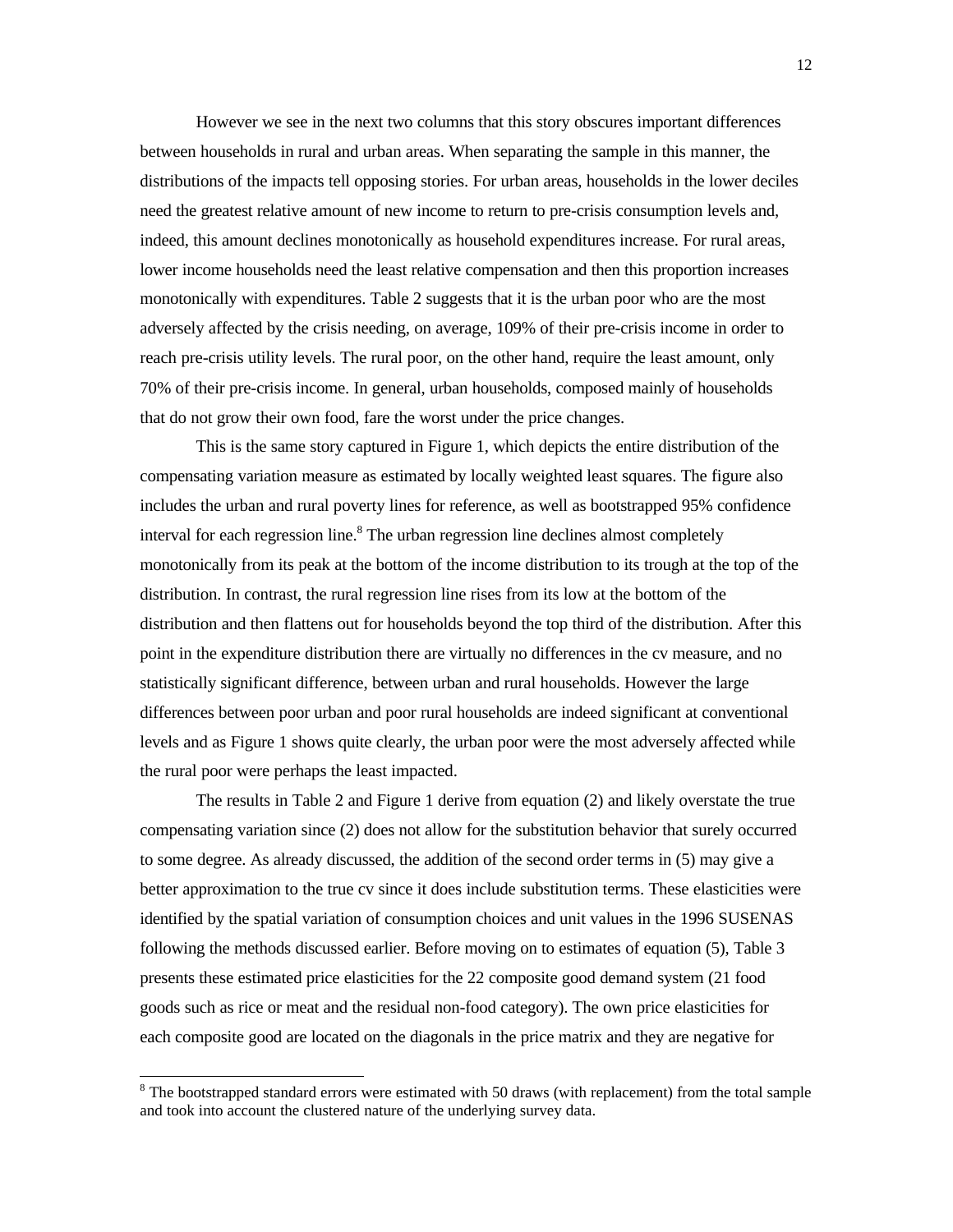almost every good. The estimated own price elasticity of rice is estimated to be -.48, exactly equal to that found by Case (1991) using earlier SUSENAS data and different methods of estimation. The three goods (preserved meat, prepared beverages, and alcohol) that are estimated to have positive own-price elasticities are goods that have substantially fewer positive consumption values than the other goods, in other words they are not widely consumed and as such are not likely to be precisely estimated. The cross price elasticities are generally smaller in magnitude than the own price elasticities and, of course, vary in sign depending on whether the data suggests a particular pair of goods to be substitutes or complements.

With this matrix of own and cross price elasticities we re-estimate the compensating variation using (5) and then contrast the results with those we found with (2). The comparisons, again estimated with locally weighted least squares and shown in Figure 2, are separated by urban and rural household location. As is readily apparent, the qualitative conclusions drawn with equation (2) also hold with results that now allow for substitution behavior. Across urban areas, the compensating variation declines as household expenditures increase, again suggesting that poor urban households are affected the most severely by the price changes. Similarly, poor rural households appear to fare the best, with little difference between wealthier urban and rural households.

However, the differences in the levels estimated for (2) and (5) are quite pronounced. The cv measures that allow for substitution are substantially less than those that do not, and this holds true at all expenditure levels and for both urban and rural households. Indeed, as a rule of thumb, the estimates of (5) are roughly half as much as the estimates of (2), with the difference being greatest for lower income urban households. Thus (5) suggests that the overall impacts of the crisis weren't nearly as severe as found with (2).

Without further information it is difficult to know which of the results from (2) and (5) are closer to the truth. We know that (2) surely overstates the impacts of the price changes since it restricts households to consume goods in the same proportions as they have done before the large relative price changes of the crisis. However we have reason to believe that (5) as currently estimated may dramatically understate the true compensating variation. If so then the true cv lies somewhere between the two regression lines for (2) and (5). We believe the results for equation (5) may overstate the true degree of substitution because the reduction in food consumption implied by the ε matrix and the price changes results in very low caloric intakes, much lower than would actually be exhibited (and indeed has been suggested by measured changes in the bodymass index in Frankenberg et al., 1999). Essentially the problem lies with the estimated point elasticities themselves. We believe these estimates may not be accurate for two important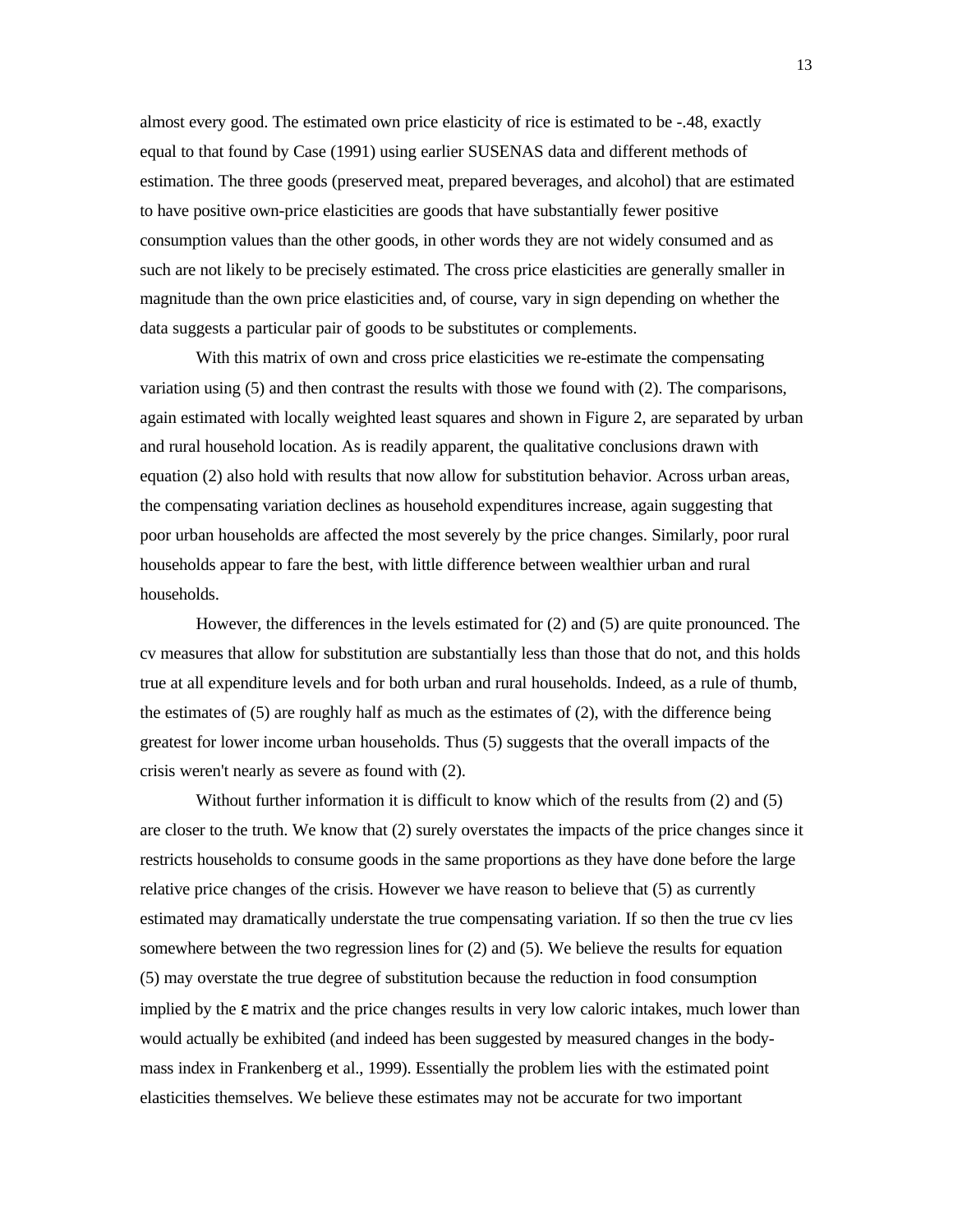reasons. One, (5) specifies the compensated price elasticity of demand while the estimation methods employed yield uncompensated price elasticities, which also involve the income effects from a price change. To the extent that the uncompensated price elasticities are larger than the compensated price elasticities, our measured effects in Figure 2 will be too large. Another and perhaps even greater problem is due the fact that the estimated elasticities are essentially local approximations based on consumer behavior at the observed prices. Hence SUSENAS might give fairly good estimates of how households respond to a price change on the order of five or ten percent. When the price changes under consideration are on the order of 100 to 300 percent, the answer is essentially dictated by choice of functional forms. This is troubling for most any parametric approach to the estimation of demand elasticities. In essence, we are forced to make out-of-sample predictions for every household and the further the real price changes are from the range of prices (or unit values) in SUSENAS, the more important our particular choice of functional form.<sup>9</sup>

We still present results with the cross-price elasticities since, in principal, they are an important refinement over (2). Noting the difficulties of accurately accounting for substitution behavior given only one cross-section of households and given price changes of the magnitude found in Indonesia in 1998, we don't wish to claim that the true post-crisis cvs are those estimated from equation (5). We do find it reassuring that the distributional consequences implied by (5) are the same as those implied by (2), however, and present results from both specifications. The combined results from both (2) and (5) may be of greater use to policy makers than either (2) or (5) alone.

## **V. Extensions**

 $\overline{\phantom{a}}$ 

Having presented the basic results for equations (2) and (5), we now turn to four extensions that explore the robustness of the findings. These extensions: i) Explore how the results may differ if we ignore the services provided by owned housing and self-produced food; ii) Explore potential differences if, instead of the 219 highly disaggregate goods, we use a fewer number of more highly aggregated goods; iii) Explore the degree of spatial variation in the cv measures, and iv) Explore how the cv measures may be influenced by household size and demographic composition.

<sup>&</sup>lt;sup>9</sup> We did re-estimate the cross-price elasticity matrix with a variant of Stone's demand system (see Deaton and Muellbauer, 1980, chapter 3) that does attempt to *approximate* compensated price elasticities. The results were largely similar to those presented in Figure 2, suggesting that most of the overstatement is due to the unavoidable out-of-sample predictions.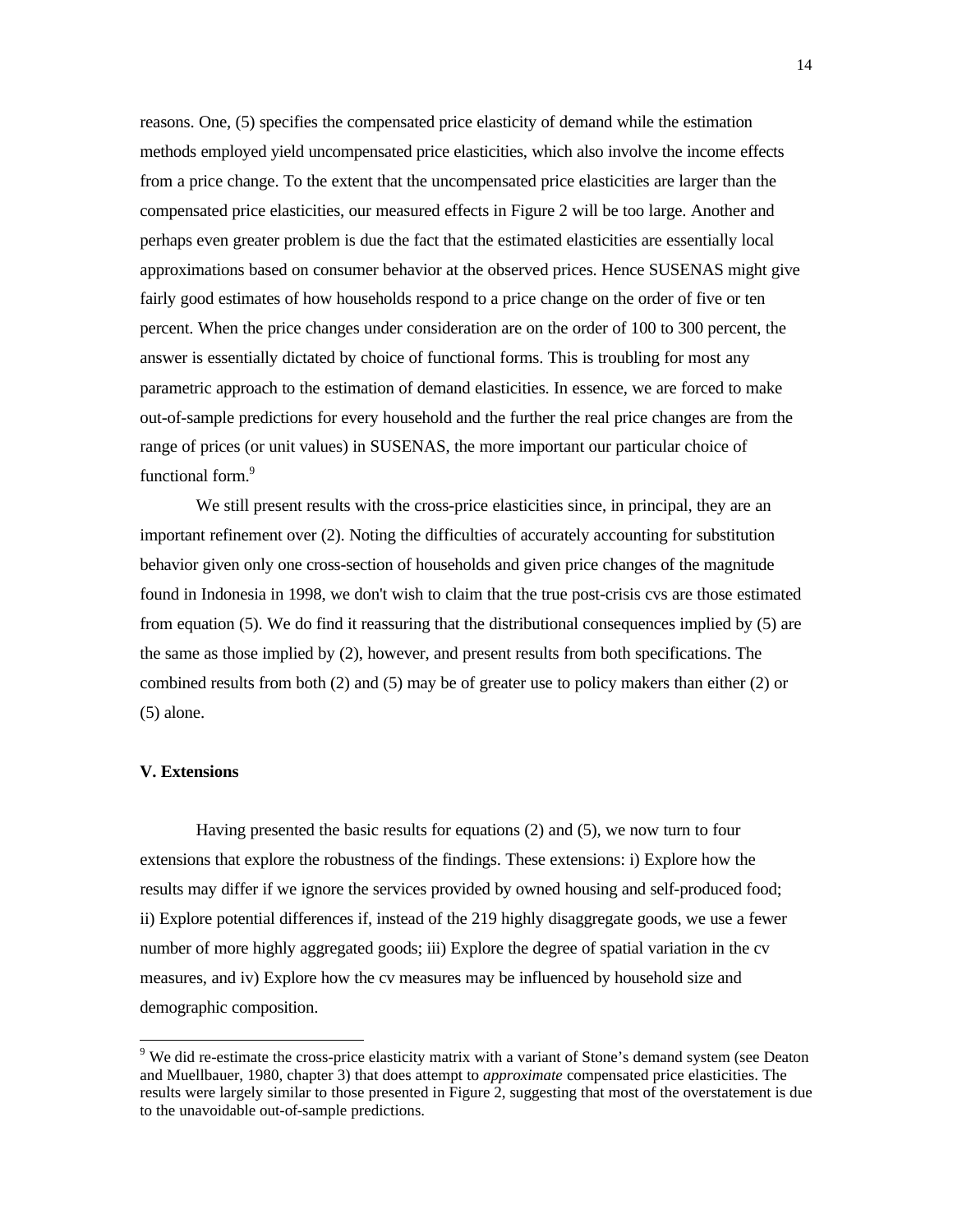The first extension investigates differences in our findings if we do not account for the services provided by owned housing and self-produced food. Figure 3 presents this scenario, separate for urban and rural households, by presenting the non-parametric regression lines for the compensating variation given in (2) with and without valuing self-produced food and owned housing as negative expenditures. It is quite apparent that ignoring household self-production dramatically changes the results, especially for rural households. For households in urban areas, where only a minority of households produce some of their own food, the qualitative results are the same whether or not we value self-production- poor urban households are affected substantially more than wealthy ones. However without self-production and owned-housing, the regression line is shifted upwards in an almost parallel fashion, so that the levels of compensating variation are now approximately 15% greater than before.

For rural areas, however, ignoring self-production results in attributing the greatest adverse consequences to the rural poor as opposed to the rural wealthy, a complete reversal of the findings in Figure 1. The levels of cv for the rural poor also increase dramatically, almost doubling to approximately 130% of initial expenditures from the 70% reported in Table 2. The levels also rise for the rural wealthy but by a much smaller proportion. Clearly the ability of rural households, especially lower income rural households, to produce their own food served to buffer those households from the worst effects of the crisis. Urban households to a large degree could not share in this benefit.

We are also interested in exploring how the degree of aggregation affected the results. Remember that we attempted to match consumption and price changes at as low a level of aggregation as possible to more fully allow for heterogeneity in both consumption choices and price changes. The motivation, however, for looking at a more aggregate index stems from the fact that the disaggregated index only accounts for 79 percent of household expenditures on average. It is possible that we excluded important unobserved goods and this exclusion can either exacerbate or mitigate the measured welfare effects, depending on the relative price changes of those excluded goods. Concerned about this potential bias, we compute another compensating variation measure based on 19 aggregate commodities instead of the original 219. These aggregates include 15 food categories, such as cereals or meat, and four non-food categories such as housing or clothing. A benefit of this aggregate measure is that it covers 97 percent of the individual household's expenditures (this coverage is virtually the same for rural or urban households and across the income distribution).

The results shown in Figure 4 suggest that little is changed if we base the compensating variation measures on the more aggregate consumption goods. Indeed the regression lines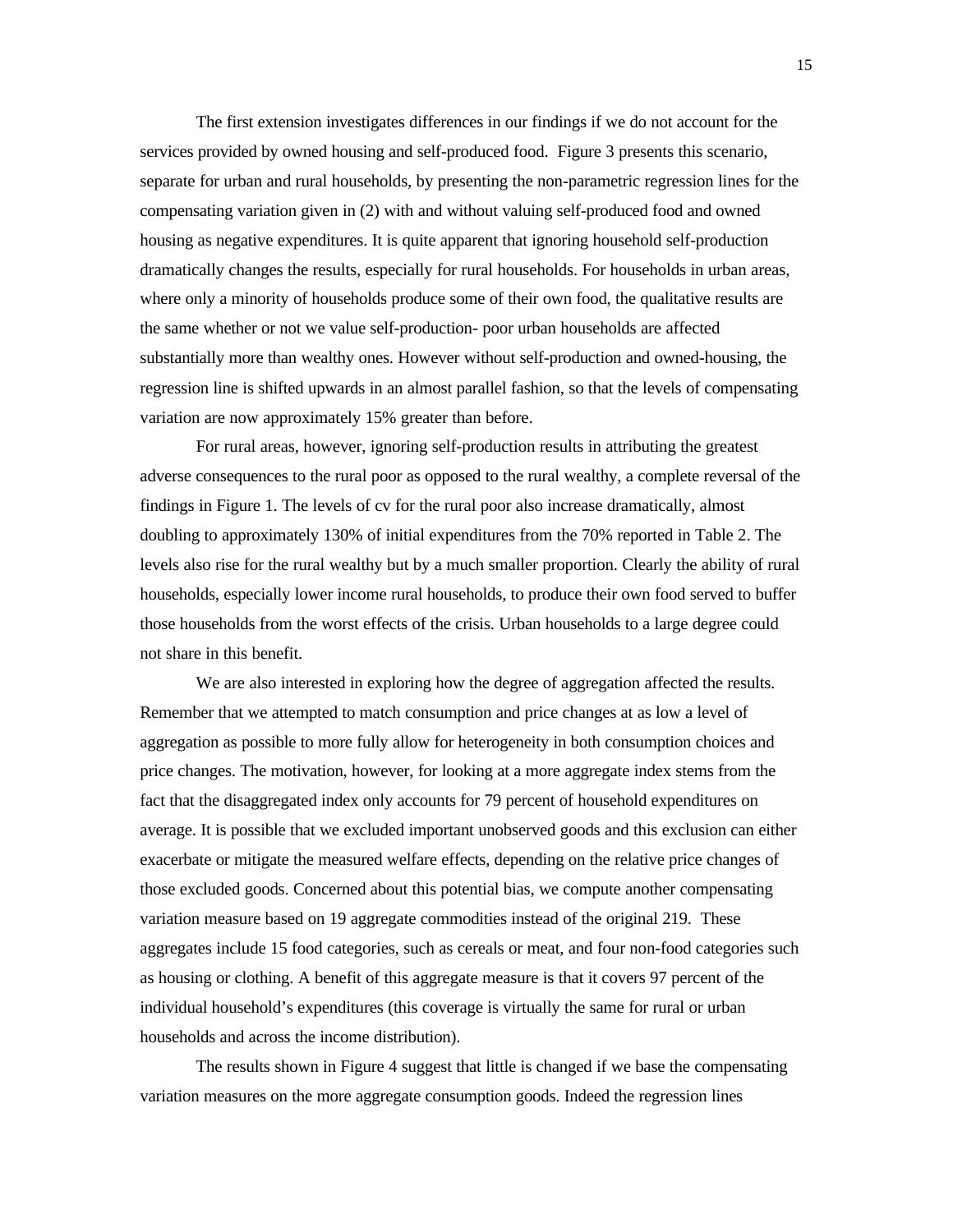representing the aggregate and disaggregate measures are virtually identical for both urban and rural households. The analysis based on aggregated data is essentially unaffected by aggregation bias, at least in this case where our disaggregate measures include many important consumption goods. We find this reassuring on two fronts. First, Figure 4 implies that our main results are not biased by any "missing" consumption. Second, not every household survey from the rest of the world records consumption at such a disaggregate level as found in SUSENAS. However Figure 4 suggests that similar analysis conducted with these other surveys may suffer little detriment from aggregation bias as long as the basic consumption categories are covered in the data.

All of the preceding analysis has ignored cross-spatial variation in the compensating variation measures except by distinguishing urban from rural households. However Indonesia's population is spread out over 27 provinces on thousands of islands. Many of the studies previously cited concerning post-crisis household changes have shown that different areas of the country were impacted differently by the crisis due to geographic variation in both price changes and sources of income. Our findings are no different. When we calculate the mean province level values of our main cv measure the geographical diversity is readily apparent. For example, households in urban East Nusa Tenggara, a collection of islands east of Bali and Lombok, needed an additional 53% of pre-crisis expenditures in order to maintain consumption, while households in urban Southeast Sulawesi needed 124%. Although in every province rural households faced a smaller cv than their urban counterparts, the regional variation among rural households is equally dramatic. In Bengkulu, a Sumatran province, the cv for rural households averaged 105% while the figure for Irian Jaya was only 30%.

Besides these summary measures, we've also estimated the non-parametric regression lines separately for each province, ordered the estimated cvs at each point in the expenditure distribution, and then plotted the  $10<sup>th</sup>$  and  $90<sup>th</sup>$  percentile of the provincial specific cvs, along with the median. The resulting figure, Figure 5, presents some measure of the geographic variance of the impacts while controlling for per capita household expenditures. It is quite apparent that the effects of the crisis depended not only on the location of the household in the national expenditure distribution but also on the location of the household in space. For urban households, the  $90<sup>th</sup>$ percentile is roughly twice that of the  $10<sup>th</sup>$  percentile although this ratio is even greater for poorer households. Among rural households the spread between the  $90<sup>th</sup>$  and  $10<sup>th</sup>$  percentiles is even greater than that for urban households. Clearly, even within rural and urban areas, the household location is an important determinant in the overall impact of the crisis.

Until this point our principal measure of household welfare has simply been the household's per person expenditure level. Although a common measure, it imposes certain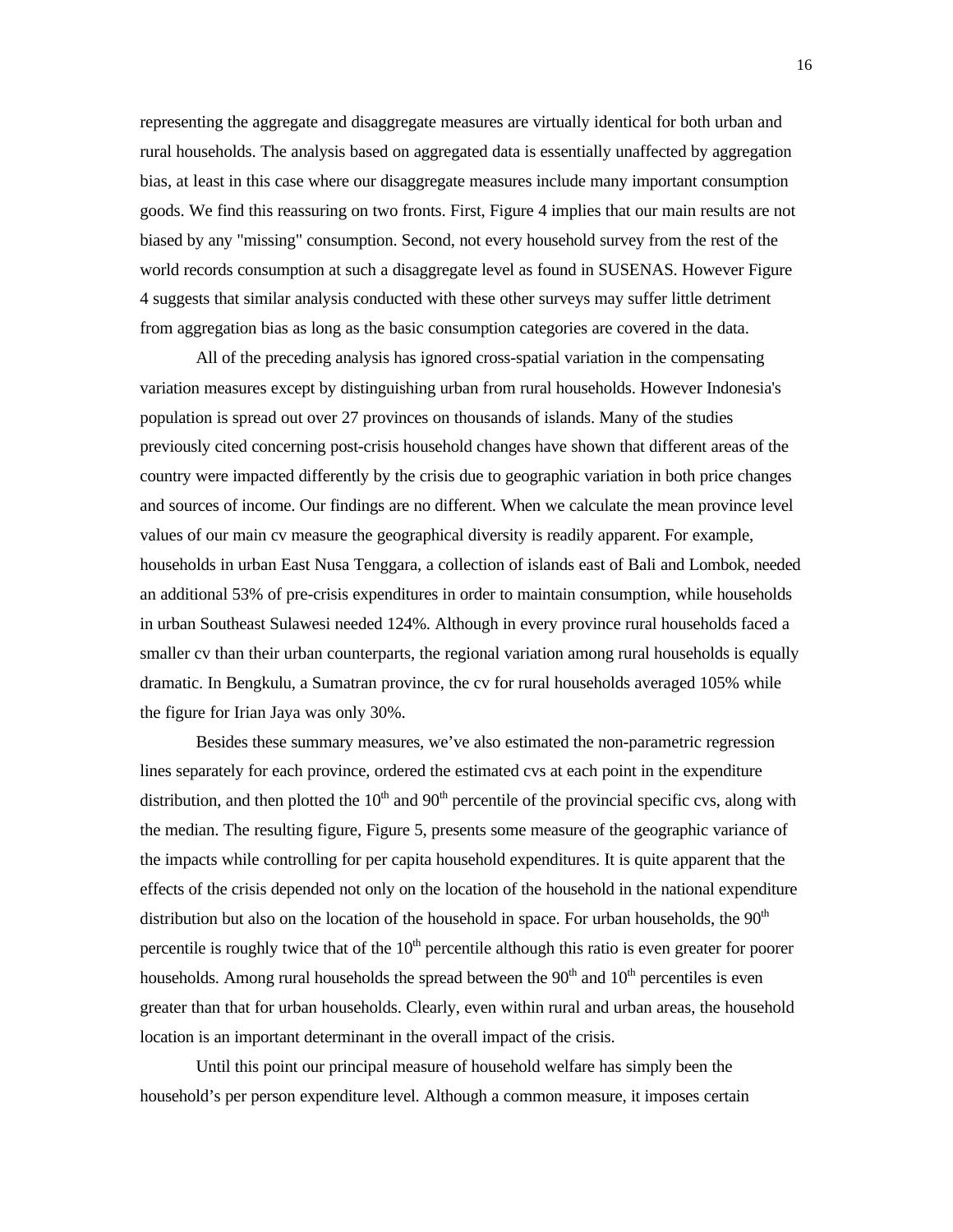restrictions on how welfare may or may not vary across observable demographic information such as household size or age and gender composition. Specifically, this measure does not recognize the possibility of scale economies at the household level nor does it recognize that consumption needs of individual household members may vary across gender or the lifecycle. Larger households, especially those with a greater number of working age adults, may be better off than smaller households at equivalent income levels since purchases of household public goods are shared among a greater number of household members. A consequence of this may be proportionally greater household expenditures for food (an important household private good) as public goods such as housing are more easily afforded. In addition to household size, the demographic composition of the household is likely to affect household consumption choices to the extent that consumption needs vary across the lifecycle or across gender. For example, households with children will almost surely spend more on education than otherwise equivalent households without children. Of course any differences in household consumption due to demographic influences will affect our cv measures.

We explore these issues in our final extension with some simple OLS regressions of the main cv measure on household size and demographic composition, as well as some relevant covariates including per capita household expenditures. These regressions, estimated separately for urban and rural households, are presented in Table 4. An earlier finding of this paper is also apparent in Table 4 in the estimated coefficients for household expenditures; the positive coefficient for rural households indicates the crisis impact increases with income levels in rural areas while the opposite story is indicated by the urban household coefficient. Turning to the question of household size, larger households are associated with higher cvs, especially households in rural areas. The potential reasons for this result are numerous but, surprisingly, higher foodshares resulting from the larger household sizes is not one of these explanations. If anything, food shares are negatively related to household size (results not shown), especially in urban areas, once we control for per capita household expenditures. This finding may be somewhat surprising in light of the discussion above but it is largely consistent with the multicountry results reported in Deaton and Paxson (1998). For whatever reasons, larger rural households tend to consume more of goods whose prices have disproportionately risen. The finding for urban households is the same, although not as pronounced. Indeed once we control for household demographic composition the impact of household size on the cv measure disappears for urban households.

The second columns in both the urban and rural panels of Table 4 report the results from a regression of the cv measure on the proportion of household members falling into eight age and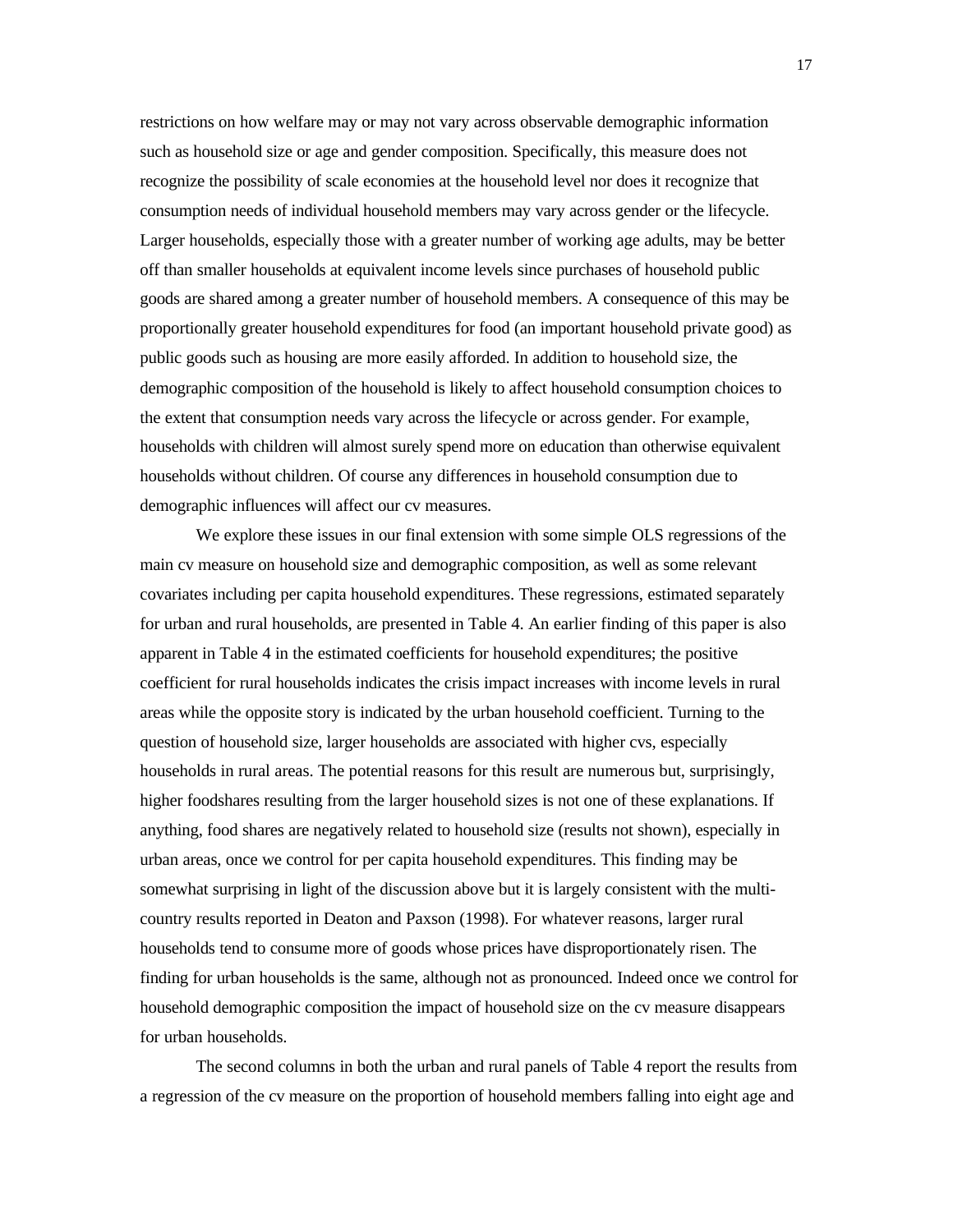gender categories: young (under 5 years) boys and girls, children and adolescents (5-14 years), adult men and women, and male and female elders (ages 60 and over). The excluded reference category is the proportion of adult men in the household. The results do indeed suggest that consumption patterns differ by age and, to a lesser extent, by the gender composition of the household members. Urban and, even more, rural households with a large proportion of young children face a significantly higher cv measure. Households with young children tend to spend more on food, especially rice, and since the prices of these commodities rose the fastest, these households disproportionately suffered. Conversely households with a higher proportion of adult women and, especially, elderly women (and elderly men in urban areas) tend to face lower cvs, in part reflecting the relatively lower food needs of these groups. Thus in addition to urban/rural status, provincial location, and overall income, other important factors that mediate the crisis impact on the household level include household size (in rural areas) and household composition.

### **VI. Conclusions**

Analyzing the distributional impacts of economic crises is important and, unfortunately, an ever more pressing need. If policymakers are to intervene to help those most adversely impacted, then policymakers need to identify those who have been most harmed and the magnitude of that harm. Furthermore, policy responses to economic crises typically must be timely. In this paper, we've developed a simple methodology to fill the order and we've applied our methodology to analyze the impact of the Indonesian economic crisis on household welfare there. In particular, we estimated the compensating variation for Indonesian households following the 1997 Asian currency crisis. We found that virtually every household was severely impacted, although it was the urban poor that fared the worst. The ability of poor rural households to produce food mitigated the worst consequences of the high inflation. We found that the distributional consequences were the same whether we allow households to substitute towards relatively cheaper goods or not. Furthermore, these findings were not biased by any missing consumption, however we computed very different results, even opposite in some sense, if we ignored the relative benefits of self-production or owned housing. Finally, even within urban or rural areas, the geographic location of the household greatly mattered and households with young children suffered disproportionately adverse effects.

While our methodology is simple and uses more or less readily available data, it is not perfect. Two limitations in particular need to be kept in mind. First, it is easy to forget that the Indonesian economic crisis was not the only change in the economic environment over this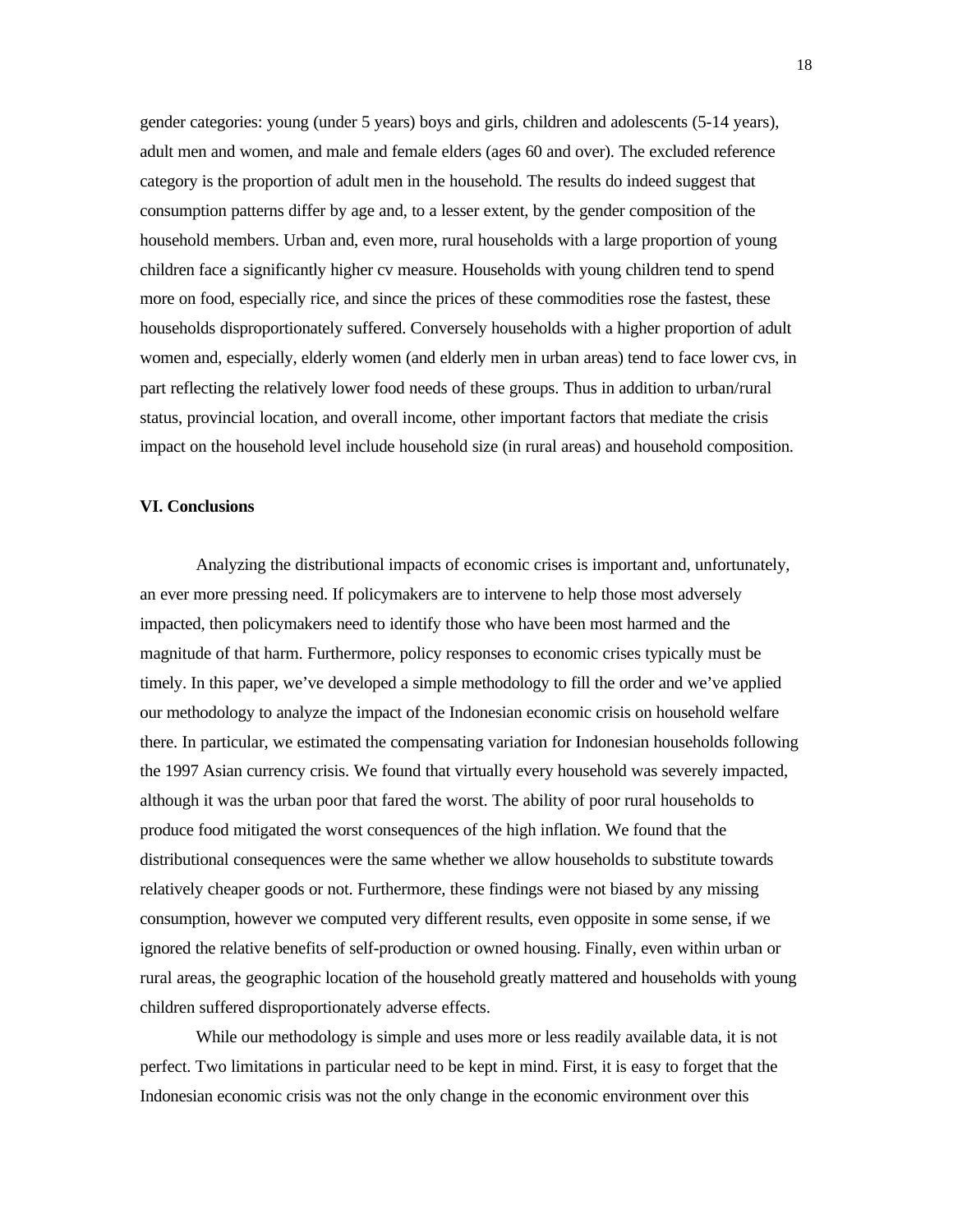period. Concurrent with the crisis, some areas of Indonesia were hard hit by forest fires and others by drought. These and other disasters impact prices so that not all the price changes we observe in the data are due solely to the economic crisis. Put another way, prices would have changed some even absent the crisis. Our analysis speaks to the net effect of the many concurrent economic changes Indonesian households faced. We do not make any attempt to decompose what portion of the actual price changes are due to the financial crisis.

Second, all of the presented analysis concerns nominal changes. In terms of the real impacts of the crisis we are mute. We have estimated compensating variation, but we have no household information on actual changes in income or wages. This missing piece prevents us from discussing the real costs of the crisis. However any attempt to comprehensively measure the real costs to households requires time and energy intensive data collection. As a result, the ultimate results may be available long after policymakers have responded to the crisis with new or modified social policies. Because informational needs are relatively immediate, the simple measures presented should be useful. Exactly how these measures predict actual outcomes remains a topic of ongoing research. The necessary data are just now becoming available.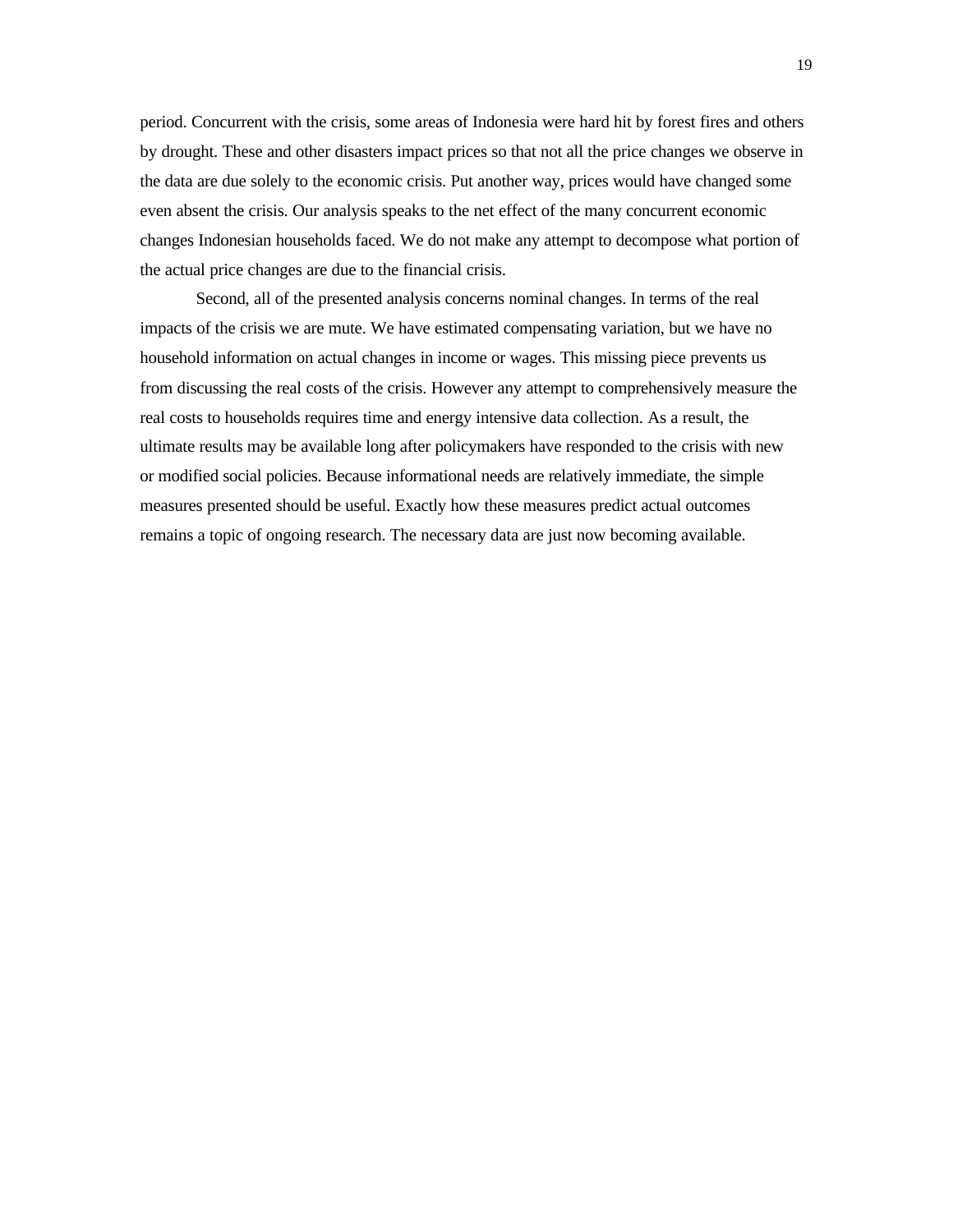## **References**

Benjamin, Dwayne. 1992. "Household Composition, Labor Markets, and Labor Demand: Testing for Separation in Agricultural Household Models". Econometrica, 60(2): 287-322.

Bidani, Benu and Martin Ravallion. 1993. "A Regional Profile of Poverty in Indonesia". Bulletin of Indonesian Economic Statistics, 29(3): 37-68.

Case, Anne C. "Spatial Patterns in Household Demand". 1991. Econometrica, 59(4): 953-966.

Chaudhuri, Shubham and Martin Ravallion. 1994. "How Well Do Static Indicators Identify the Chronically Poor?". Journal of Public Economics, 53(3): 367-394.

Deaton, Angus. 1988. "Quality, Quantity, and Spatial Variation of Price". American Economic Review, 78(3): 418-431.

Deaton, Angus. 1990. "Price Elasticities from Survey Data: Extensions and Indonesian Results". Journal of Econometrics, 44(3): 281-309.

Deaton, Angus. 1997. The Analysis of Household Surveys. Johns Hopkins University Press, Baltimore, MD.

Deaton, Angus and John Muellbauer. 1980. Economics and Consumer Behavior. Cambridge University Press, Cambridge, United Kingdom.

Deaton, Angus and Christina Paxson. 1998. "Economies of Scale, Household Size, and the Demand for Food". Journal of Political Economy, 106(5): 897-930.

Fan, Jianqing. 1992. "Design-adaptive Nonparametric Regression". Journal of the American Statistical Association, 87(4): 998-1004.

Frankenberg, Elizabeth, Duncan Thomas, and Kathleen Beegle. 1999. "The Real Costs of Indonesia's Economic Crisis: Preliminary Findings from the Indonesia Family Life Surveys". RAND Working Paper No. 99-04, Santa Monica, CA.

Friedman, Jed. 2001. "Determinants of Poverty Change in Indonesia, 1984-1996". Manuscript, University of Michigan.

Levinsohn, James, Steven Berry, and Jed Friedman. 1999. "Impacts of the Indonesian Economic Crisis: Price Changes and the Poor". NBER Working Paper No. 7194, Cambridge, MA.

Ravallion, Martin. 1994. Poverty Comparisons. Fundamentals in Pure and Applied Economics, Vol. 56. Harwood Academic Press, Chur, Switzerland.

Ravallion, Martin and Benu Bidani. 1994. "How Robust is a Poverty Profile?" The World Bank Economic Review, 8(1): 75-102.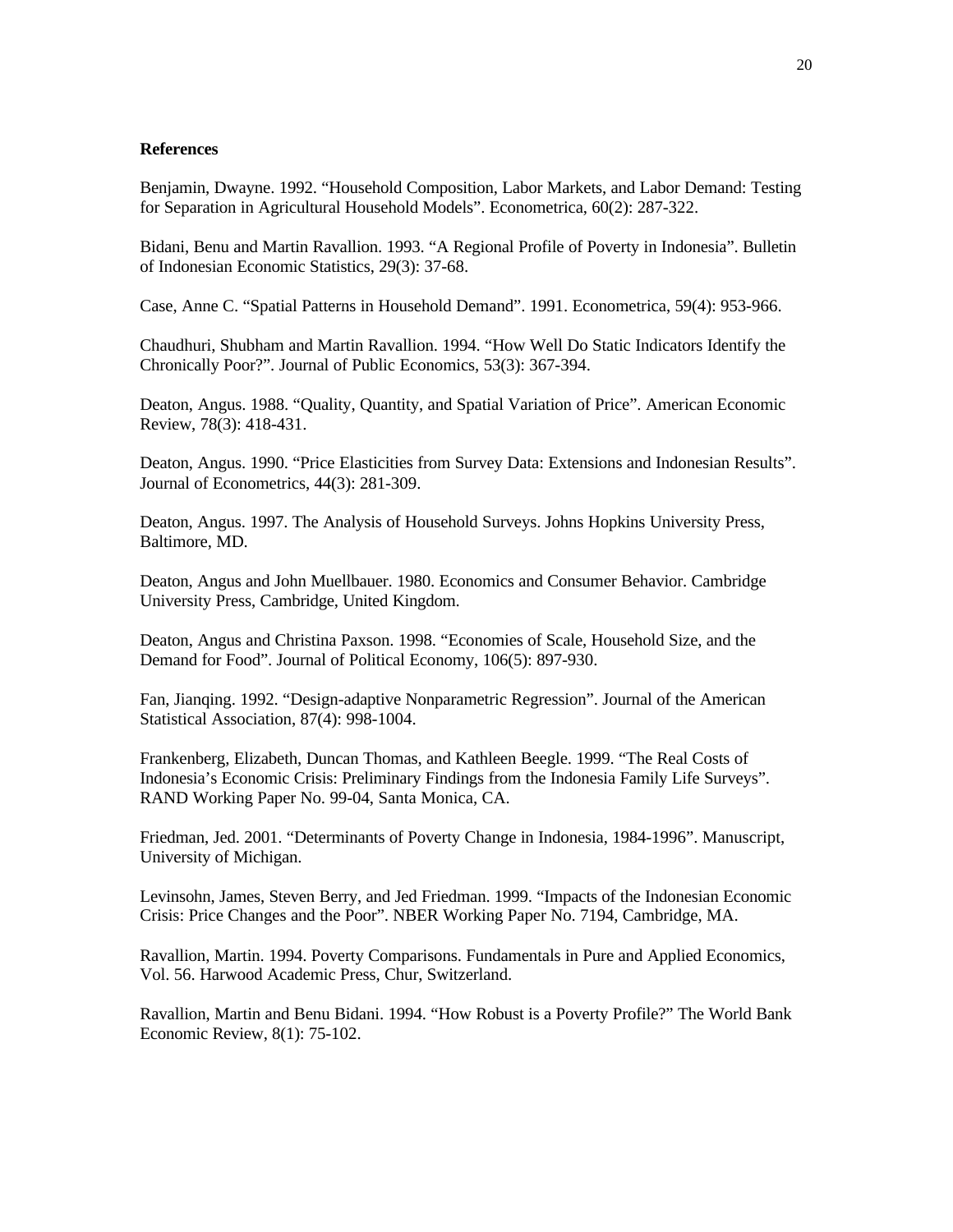Smith, James, Duncan Thomas, Elizabeth Frankenberg, Kathleen Beegle, and Graciela Teruel. Forthcoming. "Wages, Employment, and Economic Shocks: Evidence from Indonesia". Journal of Population Economics.

Suryahadi, Asep, Sudarno Sumarto, Yusuf Suharso, and Lant Pritchett. 2000. "The Evolution of Poverty during the Crisis in Indonesia, 1996 to 1999". Policy Research Working Paper No. 2435. The World Bank, Washington D.C.

Thomas, Duncan, Kathleen Beegle, Elizabeth Frankenberg, Bondan Sikoki, John Strauss, and Graciela Teruel. 2001. "Education in a Crisis". Manuscript, Department of Economics,UCLA.

WHO/FAO/UNU Expert Panel. 1985. Energy and Protein Requirements. WHO Technical Report #724, Geneva.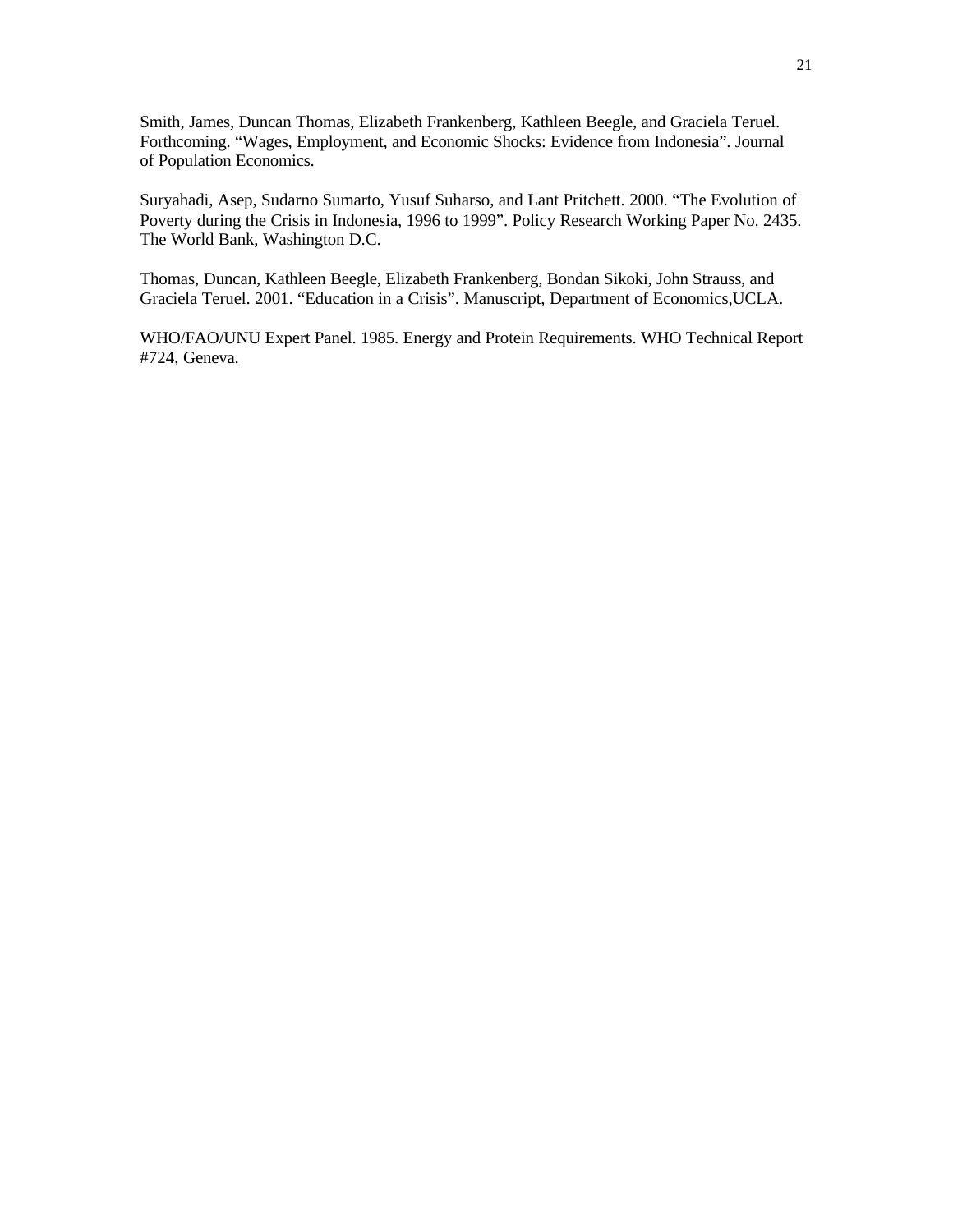|                                    |                         | Mean budget shares | Price changes |                        |                       |
|------------------------------------|-------------------------|--------------------|---------------|------------------------|-----------------------|
| Product aggregate                  | <b>Bottom</b><br>decile | All<br>households  | Top<br>decile | Mean price<br>increase | Standard<br>deviation |
| Rice                               | 0.269                   | 0.164              | 0.048         | 195.2%                 | 29.2                  |
| Other cereals & tubers             | 0.030                   | 0.010              | 0.003         | 137.5%                 | 101.8                 |
| Fish                               | 0.033                   | 0.040              | 0.032         | 89.1%                  | 67.4                  |
| Meat                               | 0.008                   | 0.025              | 0.040         | 97.0%                  | 49.3                  |
| Dairy & eggs                       | 0.015                   | 0.027              | 0.031         | 117.1%                 | 31.9                  |
| Vegetables                         | 0.034                   | 0.032              | 0.020         | 200.3%                 | 129.5                 |
| Pulses, tofu, & tempeh             | 0.025                   | 0.023              | 0.012         | 95.2%                  | 76.0                  |
| Fruit                              | 0.016                   | 0.021              | 0.027         | 103.7%                 | 61.3                  |
| <b>Oils</b>                        | 0.040                   | 0.030              | 0.015         | 122.0%                 | 74.8                  |
| Sugar, coffee, and tea             | 0.041                   | 0.034              | 0.019         | 142.9%                 | 28.3                  |
| Prepared food and beverages        | 0.025                   | 0.047              | 0.058         | 81.4%                  | 51.7                  |
| Alcohol, tobacco, and betel        | 0.039                   | 0.049              | 0.031         | 93.9%                  | 43.8                  |
| Housing, fuel, lighting, and water | 0.146                   | 0.162              | 0.223         | 23.8%                  | 10.9                  |
| Health                             | 0.010                   | 0.014              | 0.021         | 50.7%                  | 32.9                  |
| Education                          | 0.013                   | 0.021              | 0.037         | 55.3%                  | 31.9                  |
| Clothing                           | 0.044                   | 0.045              | 0.041         | 84.4%                  | 25.2                  |
| Durable goods                      | 0.013                   | 0.034              | 0.075         | 114.3%                 | 34.3                  |

**Table 1**. Budget shares and price changes for selected aggregate goods

Note: Price increases are from January 1997 through October 1998. Mean price increases are computed as the average across all households reporting positive consumption for a given good. Mean budget shares are reported for the entire sample, as well as separately for the top and bottom expenditure decile.

Source: Authors' calculations from 1996 SUSENAS and BPS Price Data.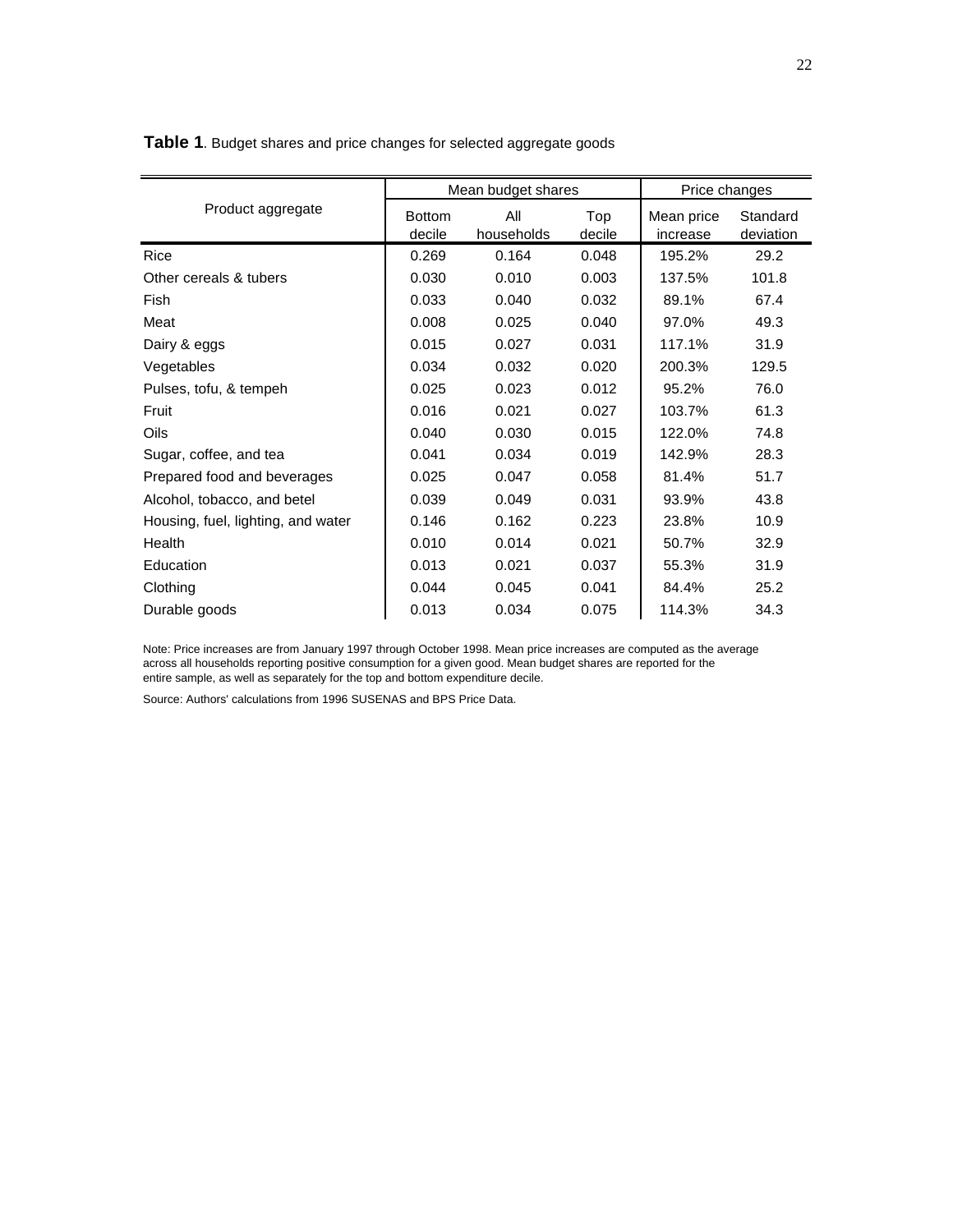| Expenditure    | Compensating variation |       |       |  |  |  |  |
|----------------|------------------------|-------|-------|--|--|--|--|
| decile         | Αll                    | Urban | Rural |  |  |  |  |
| 1              | 0.73                   | 1.08  | 0.67  |  |  |  |  |
| 2              | 0.79                   | 1.03  | 0.73  |  |  |  |  |
| 3              | 0.82                   | 1.00  | 0.74  |  |  |  |  |
| 4              | 0.83                   | 0.96  | 0.77  |  |  |  |  |
| 5              | 0.84                   | 0.93  | 0.77  |  |  |  |  |
| 6              | 0.85                   | 0.92  | 0.78  |  |  |  |  |
| 7              | 0.85                   | 0.89  | 0.78  |  |  |  |  |
| 8              | 0.85                   | 0.84  | 0.79  |  |  |  |  |
| 9              | 0.84                   | 0.81  | 0.79  |  |  |  |  |
| 10             | 0.77                   | 0.70  | 0.81  |  |  |  |  |
| Poor           | 0.77                   | 1.09  | 0.70  |  |  |  |  |
| Non-poor       | 0.82                   | 0.90  | 0.78  |  |  |  |  |
| All households | 0.82                   | 0.91  | 0.76  |  |  |  |  |

**Table 2**. Compensating variation by expenditure decile and poor/non-poor status

Note: Compensating variation measured as a proportion of 1996 household expenditures Source: Authors' calculations from 1996 SUSENAS and BPS Price Data.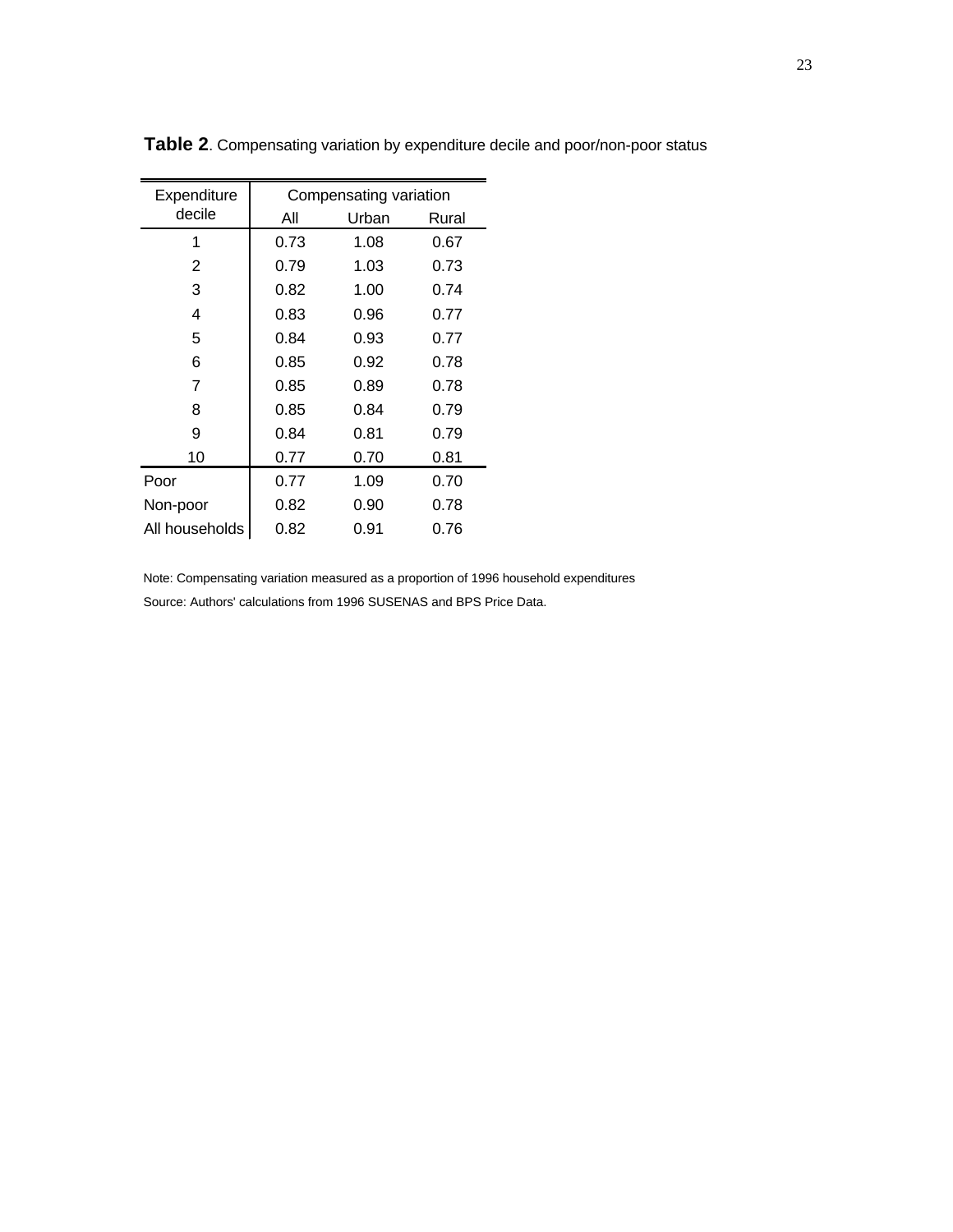| Product            | Rice     | Other<br>cereals | <b>Tubers</b> | Fresh<br>fish | Preserved<br>fish | Fresh<br>meat | Preserved<br>meat | Eggs     | Dairy    | Green<br>vegetables | Other<br>vegetables |
|--------------------|----------|------------------|---------------|---------------|-------------------|---------------|-------------------|----------|----------|---------------------|---------------------|
| Rice               | $-0.479$ | 0.082            | $-0.032$      | $-0.029$      | $-0.038$          | 0.098         | $-0.016$          | $-0.008$ | $-0.009$ | $-0.018$            | 0.003               |
| Other cereals      | 2.762    | $-5.046$         | $-0.413$      | $-0.074$      | 0.387             | $-0.200$      | $-0.134$          | $-0.300$ | $-0.014$ | 0.048               | $-0.667$            |
| Tubers             | 2.521    | $-0.127$         | $-0.590$      | 0.233         | 0.205             | $-0.672$      | 0.087             | $-0.531$ | $-0.167$ | $-0.919$            | $-0.147$            |
| Fresh fish         | $-0.383$ | 0.027            | 0.217         | $-0.996$      | 0.026             | 0.169         | 0.219             | $-0.087$ | $-0.012$ | 0.026               | 0.071               |
| Preserved fish     | $-0.533$ | $-0.295$         | $-0.059$      | 0.373         | $-0.686$          | 0.013         | $-0.015$          | $-0.022$ | 0.138    | $-0.103$            | 0.091               |
| Fresh meat         | 0.042    | 0.073            | $-0.046$      | 0.056         | 0.118             | $-0.616$      | $-0.004$          | $-0.134$ | 0.109    | $-0.135$            | $-0.173$            |
| Preserved meat     | $-0.224$ | 0.318            | 0.127         | 0.256         | 0.254             | $-0.418$      | 0.955             | $-0.281$ | $-0.260$ | $-0.215$            | $-0.106$            |
| Eggs               | $-0.458$ | 0.128            | 0.013         | $-0.006$      | $-0.080$          | 0.084         | $-0.080$          | $-0.985$ | $-0.028$ | 0.113               | 0.031               |
| Dairy              | $-0.194$ | 0.121            | 0.097         | $-0.072$      | $-0.083$          | $-0.216$      | 0.548             | 0.040    | $-0.133$ | 0.077               | $-0.002$            |
| Green vegetables   | $-0.384$ | 0.097            | 0.189         | $-0.202$      | $-0.041$          | $-0.067$      | 0.136             | 0.014    | $-0.023$ | $-0.789$            | 0.057               |
| Other vegetables   | $-0.465$ | $-0.005$         | $-0.042$      | 0.125         | 0.017             | $-0.115$      | 0.074             | 0.034    | $-0.004$ | 0.002               | $-0.840$            |
| Pulses             | $-0.406$ | 0.367            | $-0.001$      | $-0.153$      | $-0.064$          | 0.266         | $-0.271$          | $-0.248$ | $-0.474$ | $-0.014$            | 0.169               |
| Tofu & tempeh      | $-0.104$ | 0.077            | 0.010         | 0.102         | $-0.033$          | $-0.111$      | $-0.159$          | 0.160    | $-0.025$ | 0.017               | 0.052               |
| Fruit              | $-0.181$ | $-0.144$         | $-0.141$      | 0.098         | $-0.006$          | $-0.253$      | 0.044             | $-0.147$ | $-0.110$ | $-0.021$            | 0.003               |
| Oils               | $-0.238$ | $-0.012$         | 0.027         | $-0.143$      | $-0.003$          | $-0.136$      | $-0.019$          | $-0.004$ | 0.007    | $-0.009$            | 0.022               |
| Beverage additives | $-0.173$ | 0.059            | 0.044         | $-0.167$      | 0.013             | 0.001         | $-0.111$          | $-0.047$ | $-0.106$ | 0.064               | $-0.036$            |
| Spices             | $-0.210$ | $-0.018$         | 0.104         | $-0.072$      | $-0.007$          | 0.000         | $-0.034$          | $-0.057$ | $-0.107$ | 0.032               | 0.023               |
| Other food         | 0.140    | $-0.056$         | 0.069         | $-0.027$      | 0.004             | $-0.238$      | 0.098             | 0.112    | 0.013    | 0.029               | $-0.010$            |
| Prepared food      | 0.020    | 0.243            | 0.055         | 0.092         | $-0.006$          | $-0.037$      | $-0.037$          | 0.060    | $-0.093$ | 0.042               | $-0.033$            |
| Prepared beverages | $-0.429$ | 0.026            | $-0.083$      | 0.246         | 0.005             | 0.034         | 0.259             | $-0.191$ | $-0.203$ | 0.146               | $-0.227$            |
| Alcohol            | $-2.806$ | $-0.681$         | 0.161         | 0.859         | 0.265             | $-2.175$      | 2.039             | 0.506    | $-0.012$ | $-0.770$            | 0.447               |
| Tobacco and betel  | $-0.441$ | 0.053            | 0.001         | $-0.104$      | $-0.037$          | 0.151         | $-0.182$          | 0.001    | $-0.025$ | 0.033               | 0.030               |
| Other consumption  | 0.010    | 0.017            | 0.008         | $-0.010$      | $-0.003$          | 0.019         | $-0.003$          | $-0.013$ | $-0.008$ | $-0.002$            | 0.002               |

**Table 3**. Estimated price elasticities for aggregate food goods and residual consumption

Source: Authors' calculations from 1996 SUSENAS.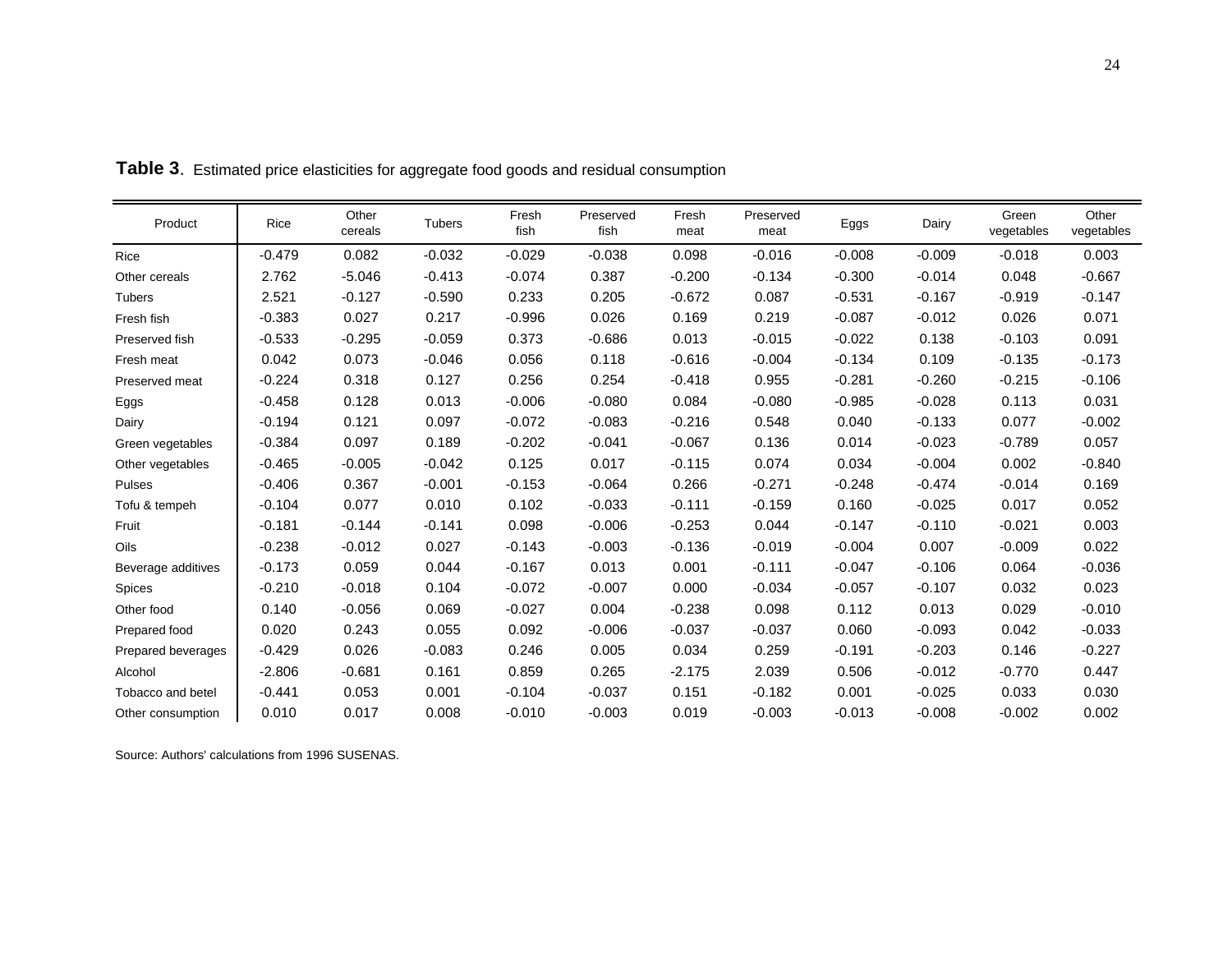| Table 3. (cont.) |  |  |
|------------------|--|--|
|------------------|--|--|

| Product            | Pulses   | Tofu &<br>tempeh | Fruit    | Oils     | Beverage<br>additives | Spices   | Other<br>food | Prepared<br>food | Prepared<br>beverages | Alcohol  | Tobacco<br>and betel | Other<br>consumption |
|--------------------|----------|------------------|----------|----------|-----------------------|----------|---------------|------------------|-----------------------|----------|----------------------|----------------------|
| Rice               | 0.001    | 0.023            | $-0.053$ | 0.058    | 0.032                 | $-0.042$ | $-0.037$      | $-0.026$         | 0.032                 | 0.036    | $-0.138$             | 0.274                |
| Other cereals      | 0.002    | 0.262            | $-0.195$ | 0.289    | $-0.239$              | 0.086    | $-0.210$      | $-0.292$         | 0.430                 | 0.649    | $-0.276$             | 2.684                |
| <b>Tubers</b>      | 0.010    | 0.467            | $-0.142$ | $-0.590$ | $-0.387$              | $-0.196$ | 0.621         | 0.225            | 0.660                 | $-0.292$ | 0.052                | $-0.822$             |
| Fresh fish         | 0.042    | $-0.038$         | 0.165    | $-0.012$ | $-0.104$              | 0.135    | $-0.003$      | $-0.025$         | 0.185                 | 0.128    | 0.304                | $-1.065$             |
| Preserved fish     | $-0.186$ | 0.524            | $-0.198$ | 0.011    | $-0.014$              | $-0.093$ | 0.058         | $-0.043$         | $-0.143$              | 0.164    | $-0.603$             | 1.066                |
| Fresh meat         | 0.092    | $-0.091$         | $-0.023$ | $-0.182$ | 0.052                 | 0.065    | 0.113         | 0.163            | $-0.075$              | $-0.047$ | $-0.063$             | $-1.091$             |
| Preserved meat     | 0.259    | $-0.212$         | $-0.094$ | $-0.276$ | 0.325                 | 0.007    | 0.372         | 0.269            | 1.018                 | 0.330    | 0.540                | $-5.594$             |
| Eggs               | 0.071    | $-0.052$         | 0.027    | 0.019    | $-0.155$              | 0.131    | 0.033         | 0.007            | $-0.019$              | $-0.135$ | 0.015                | 0.390                |
| Dairy              | 0.122    | $-0.097$         | 0.132    | $-0.150$ | 0.216                 | 0.283    | $-0.145$      | 0.124            | $-0.296$              | $-0.037$ | 0.441                | $-2.696$             |
| Green vegetables   | 0.060    | $-0.099$         | 0.033    | 0.110    | 0.106                 | 0.138    | 0.004         | 0.064            | $-0.023$              | 0.257    | $-0.086$             | $-0.088$             |
| Other vegetables   | 0.041    | $-0.001$         | $-0.114$ | $-0.134$ | 0.031                 | 0.061    | $-0.095$      | $-0.028$         | 0.156                 | 0.242    | $-0.096$             | 0.432                |
| <b>Pulses</b>      | $-0.772$ | $-0.136$         | 0.120    | $-0.135$ | $-0.378$              | 0.216    | 0.192         | $-0.048$         | $-0.149$              | $-0.281$ | 0.038                | 0.936                |
| Tofu & tempeh      | $-0.057$ | $-0.965$         | 0.035    | 0.032    | 0.059                 | 0.292    | $-0.194$      | 0.022            | $-0.056$              | $-0.106$ | $-0.069$             | 0.606                |
| Fruit              | 0.115    | $-0.006$         | $-0.831$ | $-0.111$ | $-0.094$              | 0.074    | 0.005         | 0.030            | $-0.060$              | $-0.069$ | 0.016                | 0.478                |
| Oils               | 0.008    | 0.058            | $-0.064$ | $-1.003$ | $-0.039$              | 0.038    | $-0.017$      | $-0.031$         | 0.144                 | 0.019    | 0.036                | 0.789                |
| Beverage additives | 0.056    | $-0.029$         | $-0.082$ | 0.109    | $-0.625$              | 0.017    | 0.029         | $-0.013$         | 0.132                 | 0.101    | 0.019                | 0.055                |
| Spices             | 0.049    | $-0.073$         | $-0.016$ | 0.032    | $-0.033$              | $-0.305$ | 0.027         | $-0.062$         | $-0.005$              | $-0.080$ | $-0.114$             | 0.248                |
| Other food         | 0.091    | $-0.059$         | 0.027    | 0.019    | 0.039                 | 0.177    | $-1.161$      | 0.064            | $-0.008$              | 0.114    | 0.139                | $-0.763$             |
| Prepared food      | $-0.078$ | $-0.090$         | 0.209    | $-0.044$ | $-0.060$              | 0.062    | 0.089         | $-0.775$         | $-0.339$              | $-0.135$ | 0.124                | $-0.401$             |
| Prepared beverages | $-0.040$ | $-0.206$         | 0.025    | $-0.162$ | 0.720                 | 0.137    | $-0.231$      | 0.310            | 1.912                 | $-0.517$ | $-0.296$             | $-3.857$             |
| Alcohol            | 0.143    | 0.204            | $-0.311$ | $-0.545$ | $-0.602$              | 0.668    | $-0.569$      | 1.183            | 1.501                 | 6.106    | 1.226                | $-9.039$             |
| Tobacco and betel  | $-0.070$ | 0.061            | $-0.017$ | 0.070    | 0.067                 | $-0.025$ | 0.026         | $-0.147$         | $-0.260$              | 0.023    | $-0.876$             | 0.664                |
| Other consumption  | 0.007    | 0.005            | $-0.001$ | 0.002    | 0.013                 | 0.029    | $-0.003$      | 0.002            | $-0.001$              | 0.020    | $-0.011$             | $-0.482$             |

Source: Authors' calculations from 1996 SUSENAS.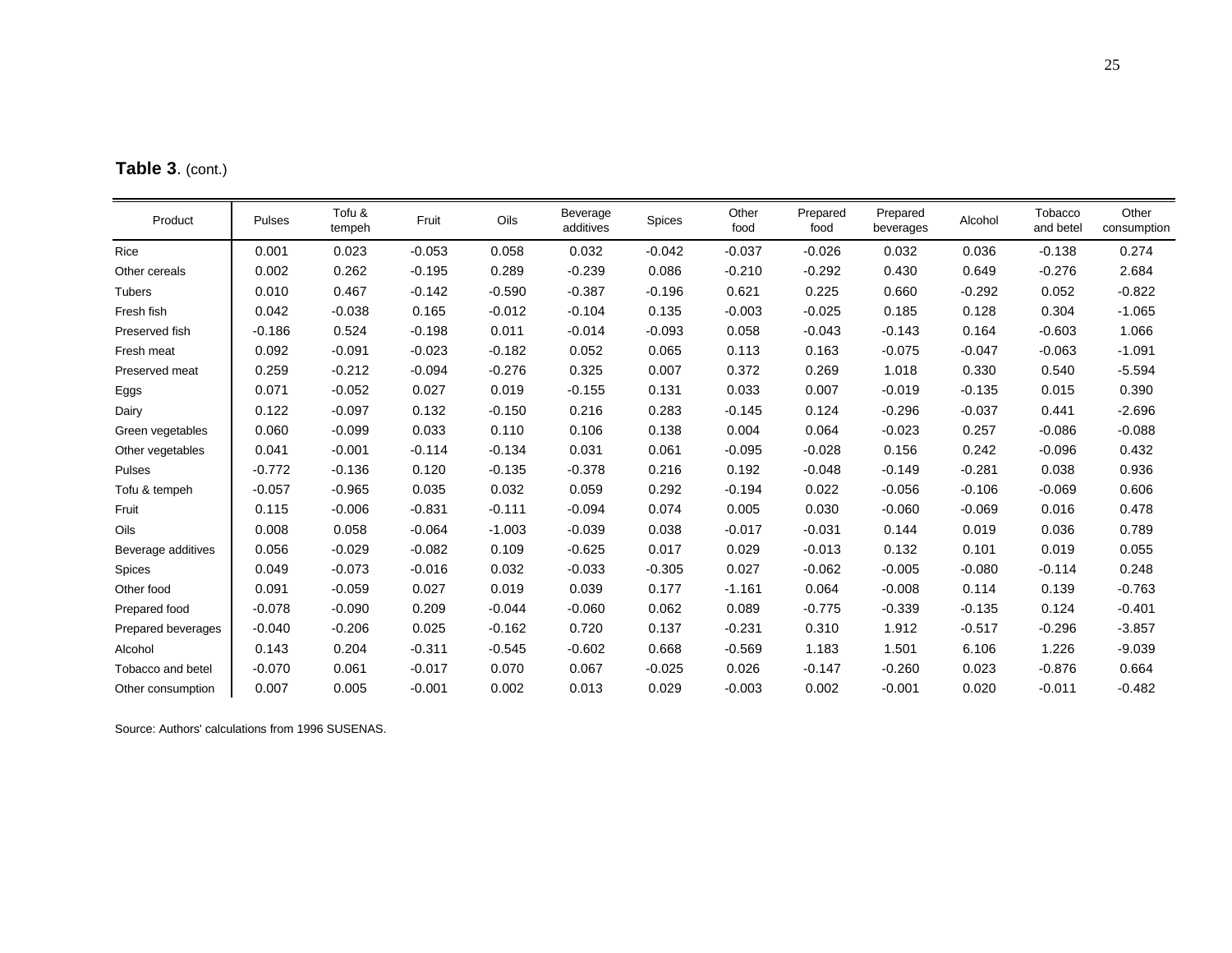| Independent variables    |        | Rural households | Urban households |           |  |
|--------------------------|--------|------------------|------------------|-----------|--|
| In(Household PCE)        | 0.0919 | 0.0948           | $-0.1709$        | $-0.1720$ |  |
|                          | 0.0144 | 0.0147           | 0.0075           | 0.0076    |  |
| In(Household size)       | 0.1034 | 0.0722           | 0.0293           | 0.0013    |  |
|                          | 0.0105 | 0.0127           | 0.0067           | 0.0068    |  |
| Proportion of household: |        |                  |                  |           |  |
| male, 0-4 years old      |        | 0.1362           |                  | 0.0817    |  |
|                          |        | 0.0401           |                  | 0.0211    |  |
| female, 0-4 years        |        | 0.1224           |                  | 0.0758    |  |
|                          |        | 0.0404           |                  | 0.0235    |  |
| male, 5-14 years         |        | 0.0511           |                  | 0.0289    |  |
|                          |        | 0.0300           |                  | 0.0158    |  |
| female, 5-14 years       |        | 0.0186           |                  | $-0.0106$ |  |
|                          |        | 0.0307           |                  | 0.0165    |  |
| male, 15-59 years        |        |                  |                  |           |  |
|                          |        |                  |                  |           |  |
| female, 15-59 years      |        | $-0.0516$        |                  | $-0.0293$ |  |
|                          |        | 0.0276           |                  | 0.0139    |  |
| male, 60 years or more   |        | $-0.0226$        |                  | $-0.0791$ |  |
|                          |        | 0.0352           |                  | 0.0303    |  |
| female, 60 years or more |        | $-0.1441$        |                  | $-0.1857$ |  |
|                          |        | 0.0322           |                  | 0.0276    |  |
|                          |        |                  |                  |           |  |
| $R^2$                    | 0.1117 | 0.1131           | 0.2620           | 0.2677    |  |
| Unweighted N             |        | 37493            | 24472            |           |  |

**Table 4.** CV Regressions with household demographic controls

Note: OLS regressions include age, gender, and education of household head as well as province dummies. Standard errors, reported below the estimated coefficients, are corrected for dependence within survey clusters.

Source: Authors' calculations from 1996 SUSENAS and BPS Price Data.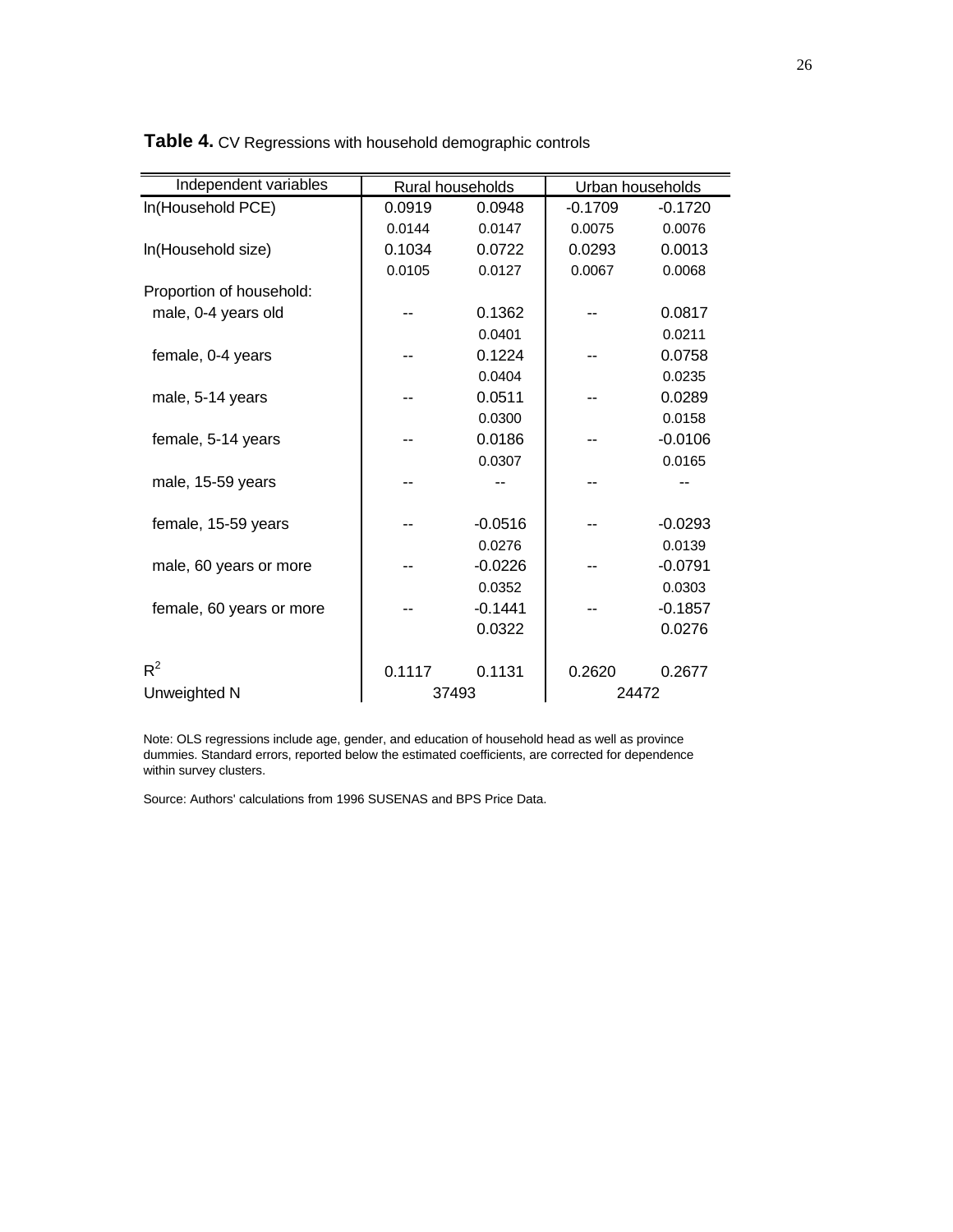

Figure 1. Compensating Variation, with 95% Confidence Intervals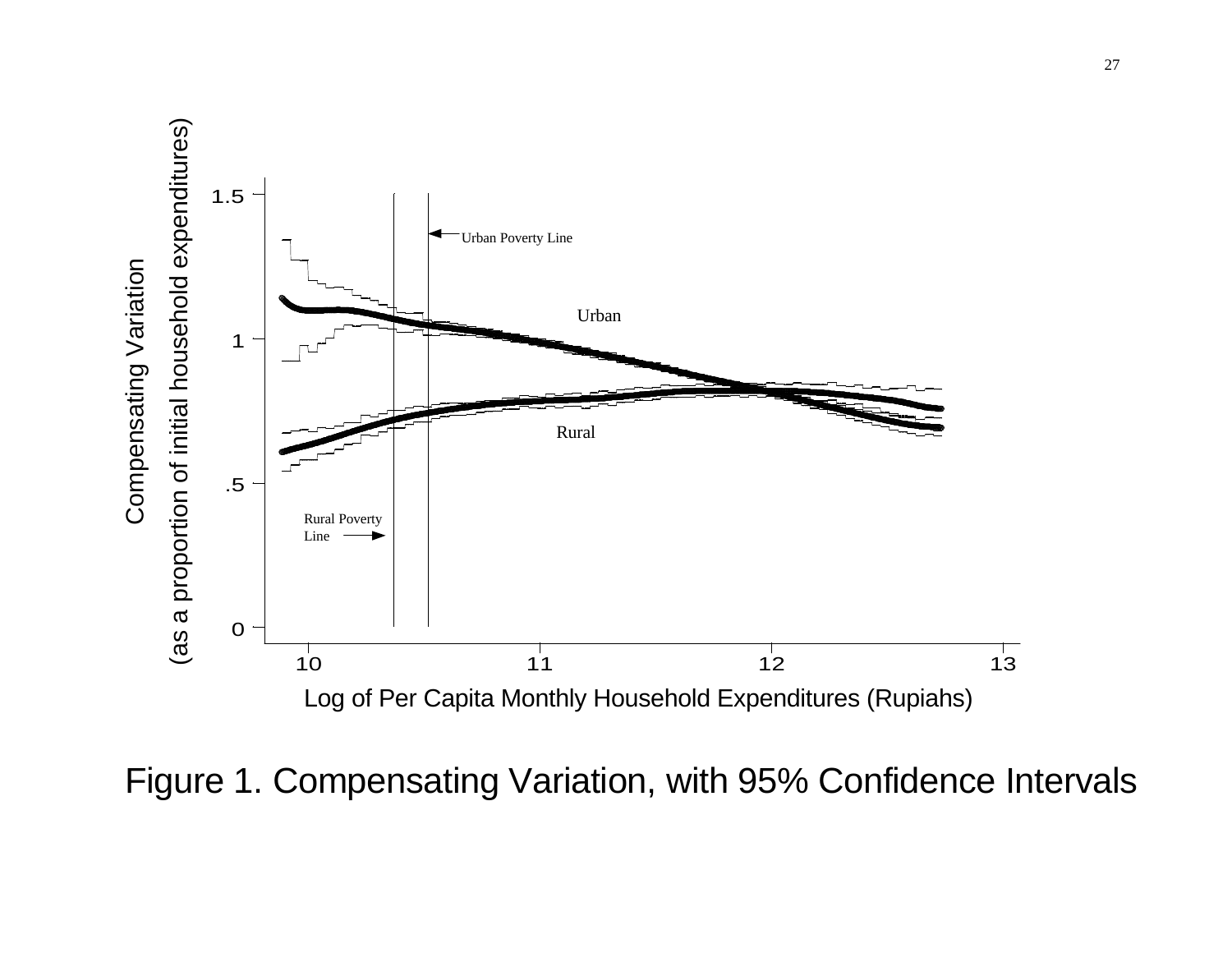

Log of Per Capita Monthly Household Expenditures (Rupiahs)

Figure 2. Compensating Variation, with and without Substitution Effects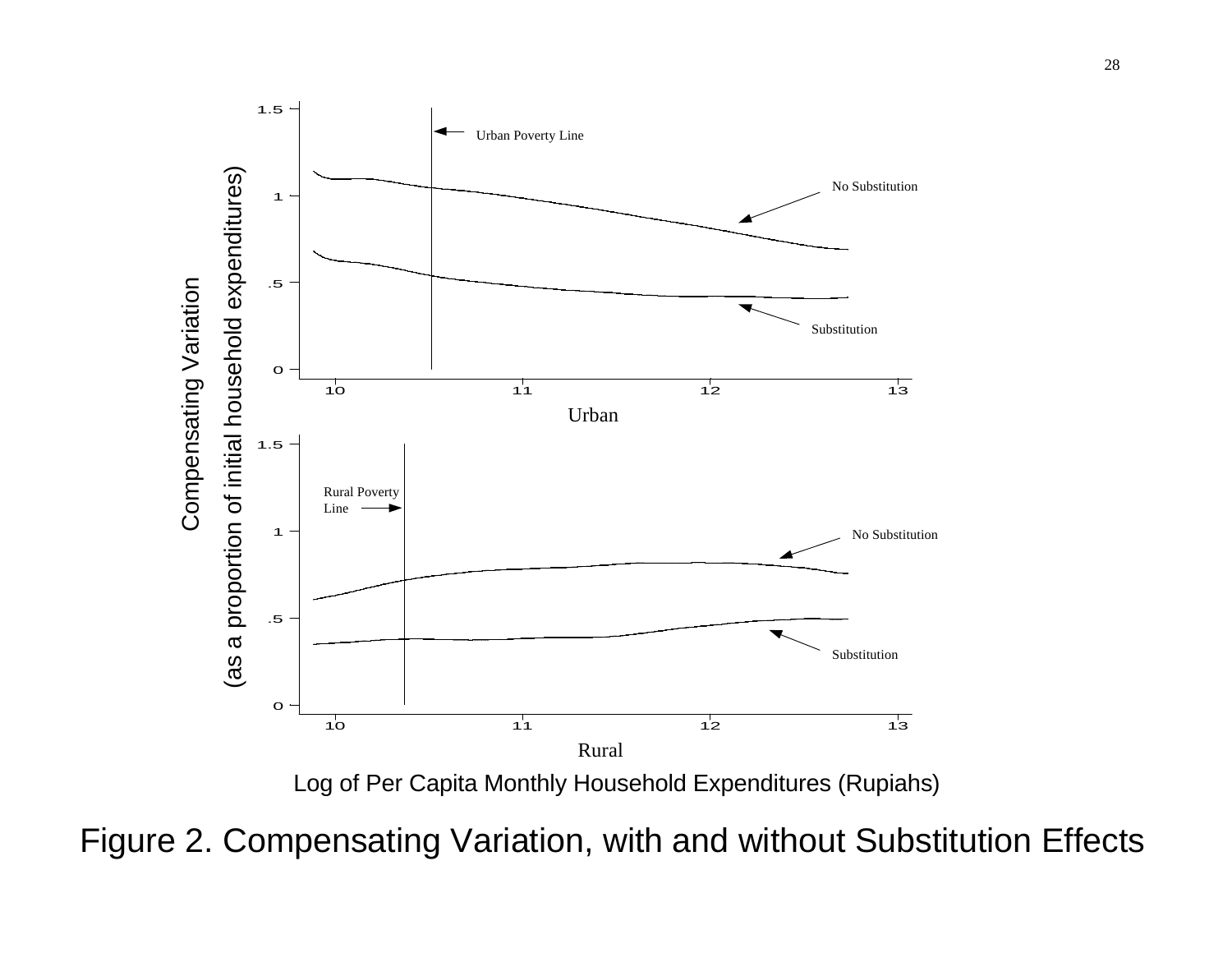

Figure 3. Compensating Variation, with and without Self-Production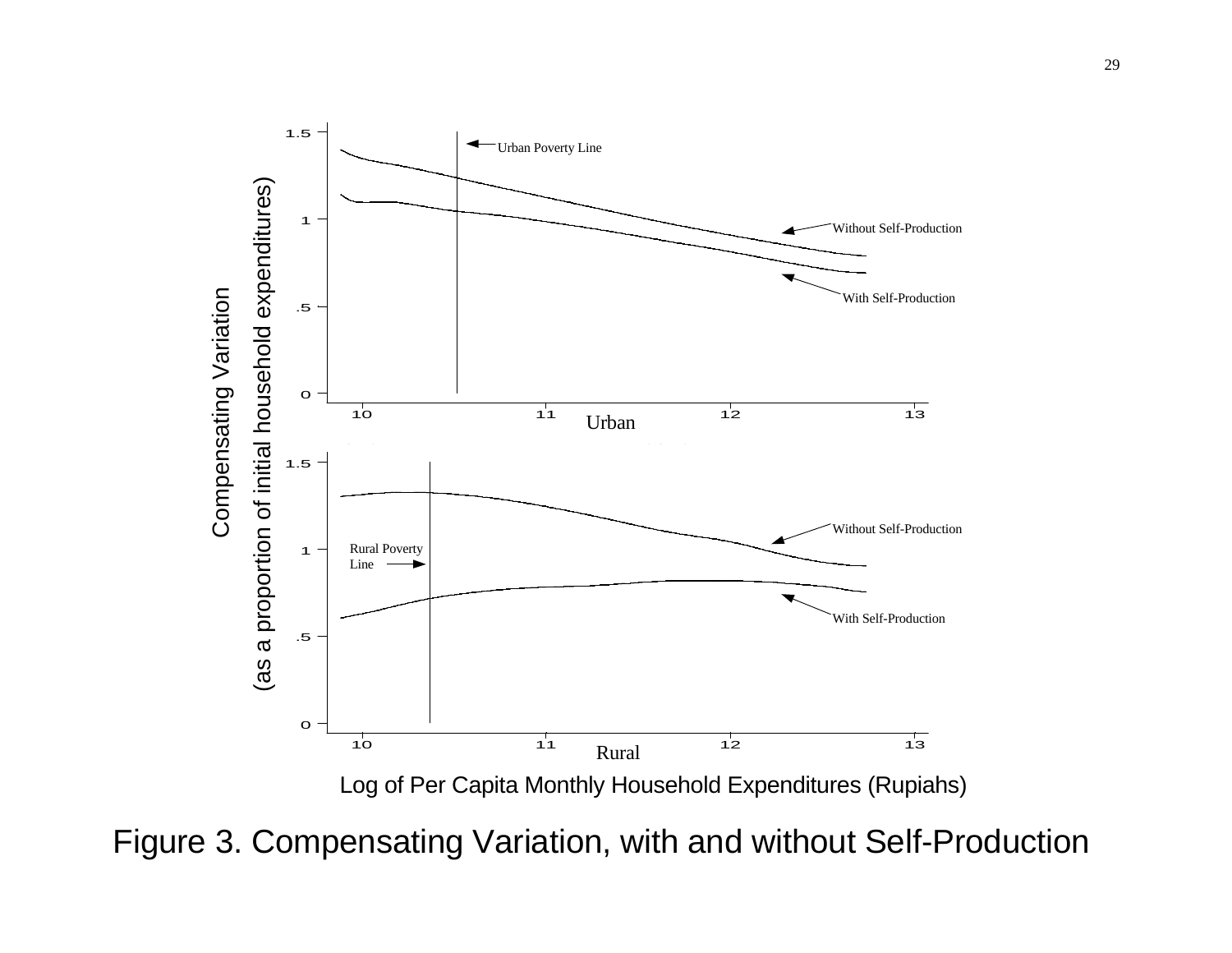

Figure 4. Compensating Variation, Aggregate and Disaggregate Measures